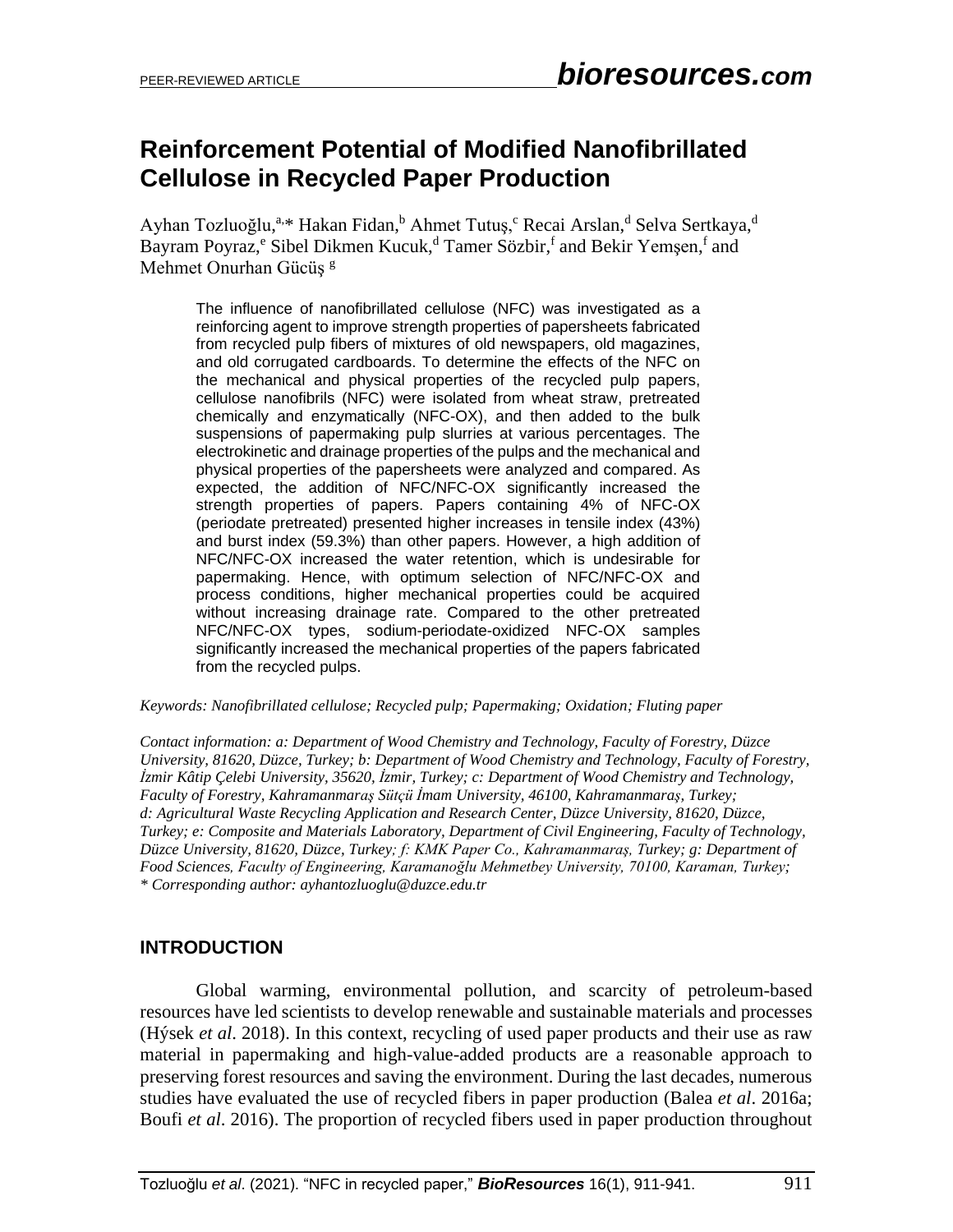the world reached approximately 54% by 2011 (Delgado-Aguilar *et al*. 2015). Although valorization of recovered fibers in paper production is an appropriate approach economically and environmentally, fibers experience irreversible damage caused by wetting, drying, beating, and bleaching during the recycling processes. This damage diminishes the mechanical strength of fibers, thus affecting the final properties of papersheets fabricated from recovered fibers (Balea *et al*. 2016a). Furthermore, the recycling process usually affects physical properties of papersheets such as bulk, porosity, and printing properties. Other factors to consider in recycling cellulosic fibers include the decrease of fibers' swelling abilities, the increase of defects on fiber surfaces, and the decreasing of degree of polymerization (Hubbe 2014).

The beating process is conventionally used for the recovery of decreased mechanical properties of the recycled fibers (Taipale *et al*. 2010). This process increases internal and external fibrillation; therefore, specific surface area increases, as well as water retention ability. Beating also enhances other properties of papersheets, such as formation, porosity, and optical properties (Hubbe *et al*. 2007). Still, there are various undesired effects of beating. The drainage resistance increases, and the tear strength, air permeability, bulk, and absorbency decrease. Hence, excessive beating results in unwanted decreases in both physical and mechanical properties of papersheets (Hubbe 2014). The mechanical properties of paper are mainly dependent on the fiber strength and the strength of the bonds composing the fiber network. In this regard, paper strength could be enhanced by increasing the number of bonds among the fibers (Vallejos *et al.* 2016). In the papermaking process, several types of additives are introduced into the bulk suspension to enhance pulp dewatering efficiency and retention of fines throughout the wet web formation, as well as end-use properties of the produced papersheets (González *et al*. 2012). The addition of drystrength additives in pulp slurries, such as cationic starch, is a commonly applied method to enhance paper strength and drainage properties (Samyn *et al*. 2018). In addition, cationic starch acts also as a retention aid by trapping small particles within the fiber network (Olszewska *et al.* 2011; Diab *et al.* 2015).

Recently, the use of cellulose-based nanostructures as reinforcing agents to improve the mechanical properties of paper has attracted growing interest due to their unique properties and availability (Espinosa *et al*. 2016; Poyraz *et al*. 2018; Guan *et al*. 2019). Microfibrillated and nanofibrillated cellulose (MFC and NFC, respectively) encompass cellulose aggregates with diameters between 5 nm and 60 nm and lengths of several microns. Cellulose nanofibrils are isolated from cell wall structures by mechanical treatments, often after chemical or enzymatic pretreatments (Klemm *et al*. 2018). Nanofibrillated cellulose exhibits unique properties that are preferable for papermaking, such as high specific surface area, high aspect ratio, good flexibility, high intrinsic mechanical strength, inherent tendency to form a strong and entangled network, and high potential to interact with fibers through hydrogen bonding. Therefore, the application of NFC enhances mechanical properties of paper such as tensile and burst strength and decreases the porosity and bulk (Adel *et al*. 2016). Although wood is the most used source for NFC production, recent studies are also focused on the production of NFC from agricultural wastes and annual plants such as wheat straw, corn stalk, and bagasse *(*Alemdar and Sain 2008; Leite *et al*. 2017; Cheng *et al*. 2018). Due to its low cost and wide availability, valorization of lignocellulosic biomass in NFC production is a viable approach environmentally and economically (Mondal 2017).

The application of NFC as a reinforcing agent in the bulk suspension of papermaking slurries has recently been employed for improving paper strength (Taipale *et*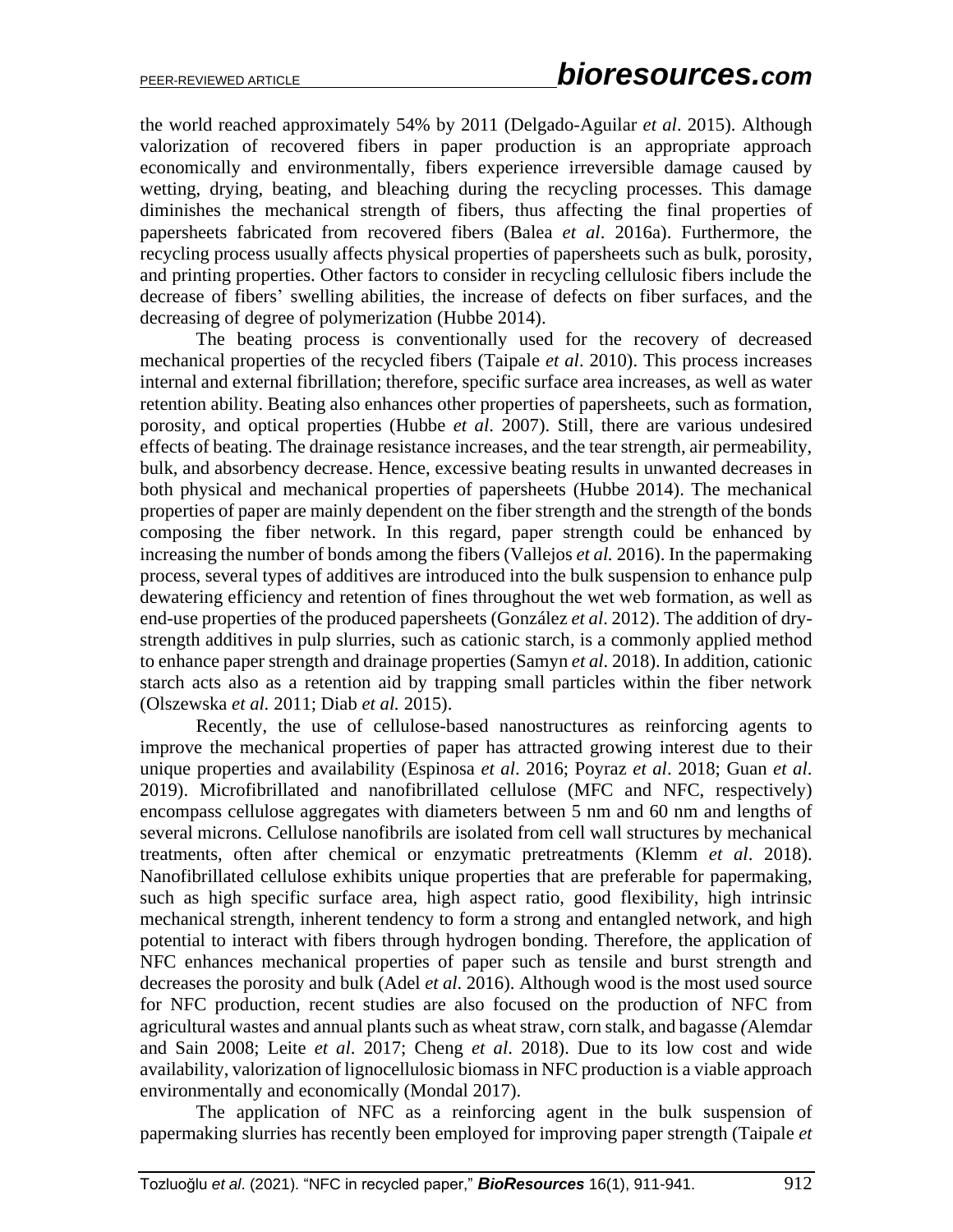*al*. 2010; Djafari Petroudy *et al*. 2014; Delgado-Aguilar *et al*. 2015). The addition of NFC into pulp suspensions of paper has a positive impact on mechanical, physical, and drainage properties (Boufi *et al*. 2016; Balea *et al*. 2018). Therefore, the use of NFC as an additive for recycled paper is of great interest due to the poor mechanical strength of recycled fibers (Viana *et al*. 2018). Addition of NFC to the pulp suspensions of recycled fibers has resulted in higher tensile and burst strengths of recycled papers. However, due to its high specific surface area, the addition of a high amount of NFC to a bulk suspension decreases the drainage rate, which is undesirable for papermaking (Taipale *et al*. 2010). Drainage is a critical factor in papermaking because it decreases the speed of the paper machine (Su *et al*. 2014; Osong *et al*. 2016). In papermaking, majority of applied NFC as a reinforcing agent are obtained from virgin pulps and residual parts of annual plants and commonly produced *via* TEMPO-mediated oxidation or without any pretreatments. Balea *et al.* (2016) prepared NFC from eucalyptus kraft pulp and bleached pine pulp by TEMPO-mediated oxidation and the addition of obtained NFC at 4.5% increased the tensile and burst indices of recycled papers 46% and 40%, respectively. Furthermore, Gonzalez *et al*. (2012) prepared NFC from eucalyptus pulps *via* TEMPO-mediated oxidation and evaluated their effect on eucalyptus pulp paper and they have reported 100% of increases in tensile index by the addition of 9 wt.% of NFC into the bulk suspension of eucalyptus pulp. However, to the best of our knowledge, there have been no studies of the use of phthalimide-N-oxyl (PINO) and sodium periodate pretreated wheat straw-based NFC in paper production from recycled fiber sources.

The main objective of this study was to examine the influences of different types of NFC isolated from wheat straw *via* soda-NaBH<sup>4</sup> cooking on the mechanical properties of papersheets fabricated from recycled pulp fibers. For this purpose, isolated pulp fibers were pretreated with several pretreatment processes: namely, 2,2,6,6-tetramethylpiperidin-1-oxyl (TEMPO)-mediated oxidation, PINO oxidation, sodium periodate (NaIO4) oxidation, and enzymatic hydrolysis. Subsequently, different percentages of prepared NFC and NFC-OX (pretreated NFC) were added to the bulk suspensions of pulp mixtures as a reinforcing agent with retention aid agents: namely, cationic starch (CS) and colloidal silica. Mechanical and physical properties of both the control and NFC-added papersheets, were analyzed and results are compared.

### **EXPERIMENTAL**

### **Materials**

Freshly cut wheat straw (*Triticum aestivum* L.) from Kütahya, Turkey, was used as the raw material to obtain cellulose nanofibrils. Wheat straw contains: cellulose (as glucose) 40.7%, xylan (as xylose) 17.7%, galactan (as galactose) 0.92%, mannan+arabinan (as mannose+arabinose) 5.88%, acid insoluble lignin 21.8% and acid soluble lignin 1.48%.

After screening and weeding out, the straws were reduced to a size that was suitable for the soda-NaBH<sup>4</sup> pulping procedures (3 cm to 5 cm in length) and stored as 500 g in a sealed bag. Recycled papers (namely, old newsprint papers (ONP), old magazine papers (OMP), and old corrugated cardboards (OCC)) were obtained from KMK Paper Co. (Kütahya, Turkey).

The enzymes employed to break down the structure (namely, Pulpzyme HC 2500 and Celluclast 1.5) were obtained from Novozymes (Bagsværd, Denmark). Pulping and bleaching chemicals (sodium hydroxide (NaOH), sodium borohydride (NaBH4), sodium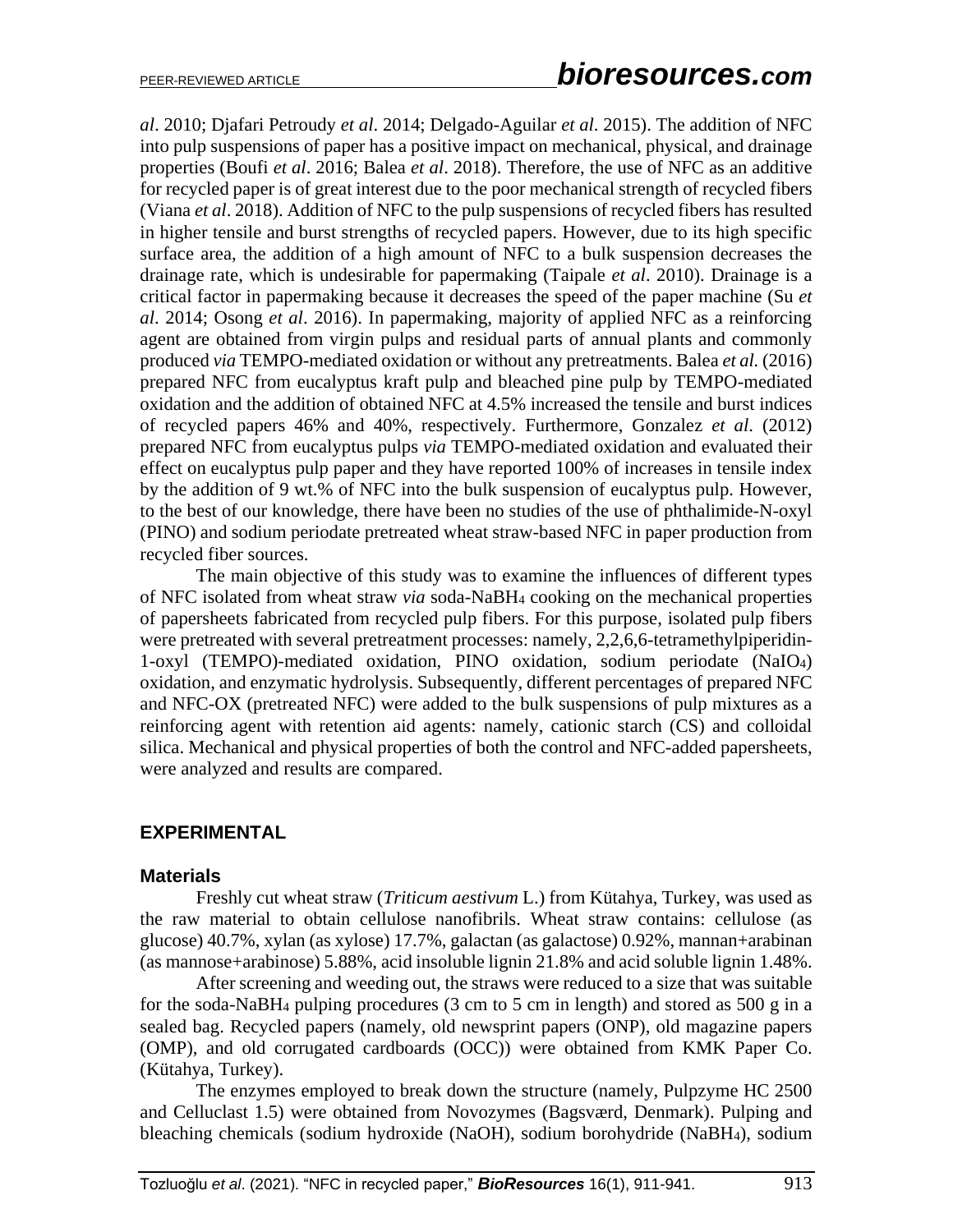chlorite (NaClO<sub>2</sub>), sodium acetate (C<sub>2</sub>H<sub>3</sub>NaO<sub>2</sub>), acetic acid (CH<sub>3</sub>COOH), and formic acid  $(CH<sub>2</sub>O<sub>2</sub>)$ ) and oxidation radicals (TEMPO, PINO, and sodium periodate) were provided from Sigma-Aldrich (Taufkirchen, Germany). All chemicals were used without any further purification.

### **Methods**

### *Pulping and bleaching*

The soda-NaBH<sup>4</sup> cooking procedure was achieved with an active alkali of 14% by the addition of 0.5% of NaBH<sup>4</sup> (oven dried to chips) with a liquor-to-wood ratio of 6:1 (L/kg). The cooking was conducted at 140 °C in a 10-L rotating digester (Uniterm Rotary Digester, Uniterm Laboratuvar Cihazları, Ankara, Turkey) for 40 min after the reaching maximum temperature in 40 min. The resulting pulp was disintegrated and washed with tap water until it become free of black liquor, and it was then screened using a laboratorytype screen (Somerville Flat Screen, Techlab Systems, San Sebastian, Spain) with a slit opening size of 0.15 mm according to TAPPI T275 sp-18 (2018).

The pulps were bleached using a sodium chlorite bleaching procedure. The pulp was treated with a solution of 450 mL of NaClO<sub>2</sub> (15%) containing CH<sub>3</sub>COONa, (3%),  $CH<sub>3</sub>COO<sup>-</sup>$  (7%), and  $CH<sub>2</sub>O<sub>2</sub>$  (0.5%) at 5 wt%. The bleaching was performed at room temperature for 16 h. After bleaching, pulps were washed with enough water, squeezed, crumbled, and stored for further applications. Bleached soda-NaBH<sup>4</sup> pulps were coded as AH.

### *Pretreatments*

Enzymatic and oxidative pretreatments were applied to the bleached soda-NaBH<sup>4</sup> pulp fibers before the NFC/NFC-OX production process.

### *Enzymatic pretreatments*

Bleached soda-NaBH<sup>4</sup> fibers were enzymatically treated *via* cellulase and hemicellulase enzymes through an enzymatic pretreatment process. Fifty grams of ovendried (o.d.) bleached soda-NaBH<sup>4</sup> pulp was hydrolyzed using cellulase (Celluclast 1.5 L) and hemicellulase (Pulpzyme HC 2500) enzymes at 2% solid loading in 2.5 L of phosphate buffer at pH 7. Phosphate buffer medium was prepared using 11-mM KH<sub>2</sub>PO<sub>4</sub> and 9-mM Na2HPO4. Hemicellulase and cellulase enzymes were prepared at 25-AXU/g and 2-EGU/g concentrations, respectively. Enzyme hydrolysis reactions were conducted in an incubator (ES-20, Biosan Lab., Riga, Latvia) at 50 °C for 2 h. During the treatment, samples were mixed every 30 min and, at the end of the 2 h, washed with distilled water. Subsequently, samples were kept in a water bath at 80 °C for 30 min to terminate the enzymatic activity. Afterwards, the pulps were washed with distilled water, repeatedly.

Hemicellulase-enzyme-treated pulp at a 25-AXU/g concentration was coded as "AHE1," and cellulase-enzyme-pretreated pulp at a 2-EGU/g concentration was coded as "AHE4."

#### *Oxidative pretreatments*

Bleached soda-NaBH<sup>4</sup> pulp fibers were oxidized with TEMPO, PINO, and sodium periodate (NaIO4) before the NFC production process.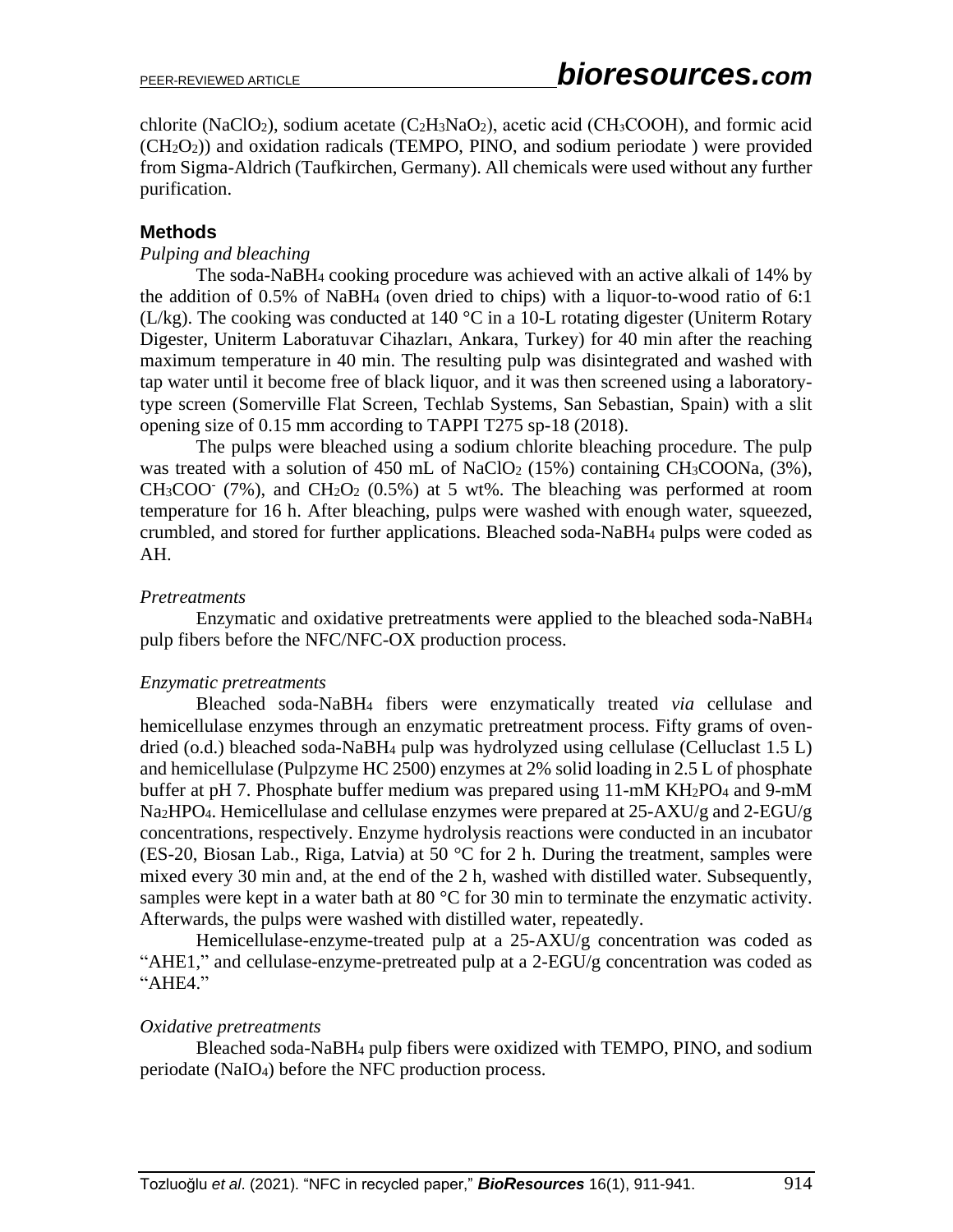### *TEMPO-mediated oxidation*

TEMPO-mediated oxidation was carried out according to Besbes *et al.* (2011), and five grams of bleached soda-NaBH<sup>4</sup> pulp fibers (o.d.) was added to 500 mL of sodium phosphate (0.05 M, pH 7) buffer containing 25 mg of TEMPO and 250 mg of NaBr. Afterwards, sodium chlorite (80%, 1.13 g, 10 mM) and 2-M sodium hypochloride (0.5 mL, 1.0 mM) were added to the suspension, and the mixture was oxidized in a GFL 3033 shaking incubator (GFL Lab., Burgwedel, Germany) at 150 rpm at 60 °C for 72 h. At the end of the period, 100 mL of ethanol was added to the suspension to stop the oxidation, the mixture was filtered, and the fibers were washed with distilled water and prepared for further analysis.

TEMPO-mediated oxidation pretreated pulp fibers were coded as "AHO1."

### *PINO oxidation*

The PINO oxidation was performed as reported by Biliuta *et al.* (2011), and 16 g (o.d.) of bleached soda-NaBH<sup>4</sup> pulp fibers were added to a 1.4-L deionized water: acetonitrile (6:1, volume) mixture. Afterwards, 3.2 mmol of phthalimide-N-oxyl (PINO) and 3.2 mmol of anthraquinone were added, and the mixture was retained at room temperature and stirred for 5 d. At the end of the period, the reaction was terminated by adding 100 mL of ethanol to the mixture, and the oxidized fibers were filtered and washed with distilled water and acetone.

PINO oxidation pretreated pulp fibers were coded as "AHO2."

### *Periodate oxidation*

Periodate oxidation was performed as reported by Yang (2011). According to the procedure, 4 g (o.d.) of bleached soda-NaBH<sup>4</sup> fibers were added to a solution of 5.33 g of NaIO<sub>4</sub> and 15.6 g of NaCl. The pretreatment mixture was prepared, including the moisture of fibers, with a total volume of water of 266 mL. The oxidation was conducted at room temperature in the shaking incubator for 4 d with a stirring speed of 105 rpm. The reaction beaker was covered with aluminum foil to prevent light exposure. At 10 h, 16 h, 24 h, and 96 h, one fourth of the solution was removed from the beaker, and ethylene glycol was added to halt the reaction by removing the residual periodate. Then, the oxidized fibers were filtered, washed with distillated water, and prepared for further analysis.

Periodate oxidation pretreated pulp fibers were coded as "AHO3."

### *NFC/NFC-OX production*

The NFC/NFC-OX productions were performed through a high-pressure fluidizer (M-110Y Microfluidizer, Microfluidics Corp., Massachusetts, USA) with a 2 wt% concentration of pulp. For the NFC/NFC-OX productions, both pretreated and unpretreated soda-NaBH<sup>4</sup> pulp fibers were passed once through a Z-shaped chamber with a diameter of 200 µm at 14000 psi and subsequently passed five times through a chamber with a diameter of 100 µm at 24000 psi (Table 1).

Prepared NFC/NFC-OX samples were coded as "AHn," "AHEn1," "AHEn4," "AHOn1," "AHOn2," and "AHOn3" after the nanofibrillation process. The rheological properties of the NFC/NFC-OX were determined with a RST-CPS Rheometer (Brookfield Corp.). The measurements were carried out with the 37.5 mm diameter cone-plate and the 25 mm diameter parallel plate. The gap was fixed at 1 mm.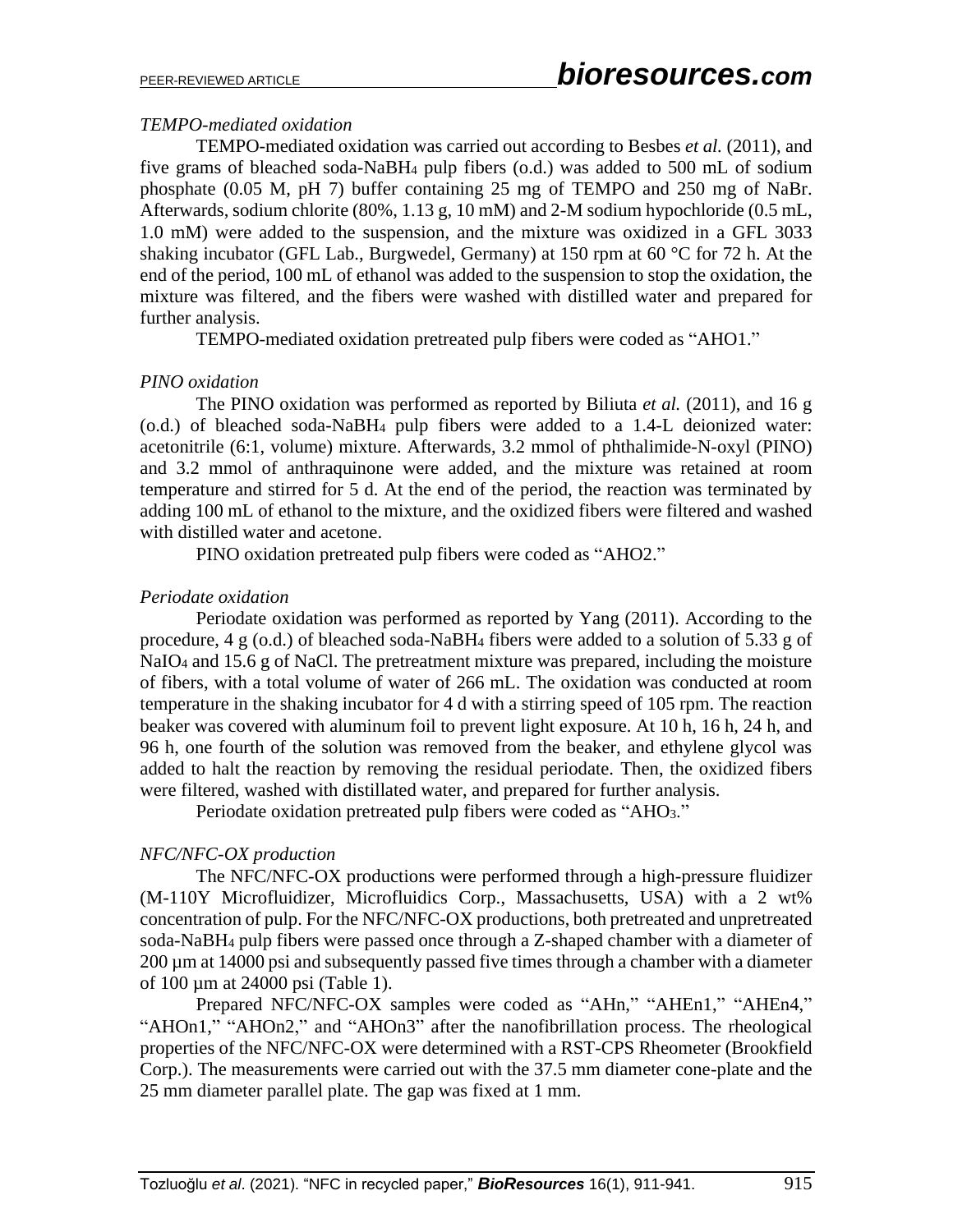| Pulping<br>Method          | Pretreatment                            | Pretreated<br>Pulp<br><b>Fibers</b> | Homogenization<br>process | <b>CNF</b>        | CNF-<br>OX |
|----------------------------|-----------------------------------------|-------------------------------------|---------------------------|-------------------|------------|
| Soda-<br>NaBH <sub>4</sub> | Soda-NaBH <sub>4</sub> pulp (untreated) | AH                                  | 1 passes through          | AHn               |            |
|                            | Hemicellulase (25 AXU/g)                | AHE <sub>1</sub>                    | Z-shaped                  | AHE <sub>n1</sub> |            |
|                            | Cellulase(2 EGU/g)                      | AHE4                                | chamber with              | AHE <sub>n4</sub> |            |
|                            | TEMPO-mediated oxidation                | AHO <sub>1</sub>                    | diameter of 100           |                   | AHOn1      |
|                            | PINO oxidation                          | AHO <sub>2</sub>                    | um followed by 5          |                   | AHOn2      |
|                            | Periodate oxidation                     | AHO <sub>3</sub>                    | passes 200 µm             |                   | AHOn3      |

|  |  |  | Table 1. NFC/NFC-OX Samples Obtained from Different Pretreatment Processes |
|--|--|--|----------------------------------------------------------------------------|
|--|--|--|----------------------------------------------------------------------------|

### *Handsheet preparation*

Three types of recycled fiber sources were used as primary raw materials for coreboard paper and fluting paper production. For the production of coreboard papers and fluting papers, gray and white waste paper pulp fibers (ONP and OMP) and mixed old corrugated cardboard pulp fibers (OCC) were evaluated, respectively. The pulp fibers were beaten until achieving a 50 °SR freeness level by using a Hollander-type beater according to TAPPI T200 sp-01 (2001). Determination of the freeness level of the pulp was conducted according to ISO 5267-1 (1999). Different types of NFC/NFC-OX isolated from bleached soda-NaBH<sup>4</sup> were added to the bulk suspensions of the coreboard and fluting papers at 0.5%, 1%, 2%, 3%, and 4% (o.d.). The resulting fiber/ NFC/NFC-OX suspensions were mixed for 30 min at 500 rpm. To increase the retention of NFC/NFC-OX, 0.5% cationic starch (o.d. pulp) and 0.8% colloidal silica (o.d. pulp) were added to the pulp suspensions during mixing. Determination of zeta potential was conducted after the addition of NFC/NFC-OX in the bulk suspensions of the papermaking slurries. The determination was performed with a Mütek SZP-06 (BTG Instruments AB, Eclepens, Sweden). Handsheets were prepared with a basis weight of 90  $g/m^2$  (including NFC/NFC-OX) using a Rapid Kothen handsheet former (PTI, Vorchdorf, Austria) according to ISO 5269-2 (2004) and then conditioned according to TAPPI T402 sp-13 (2013). Mechanical (tensile index, TAPPI T494 om-01 (2006); burst index, TAPPI T403 om-15 (2015); internal bond, TAPPI T569 pm-00 (2000); short-span compression test (SCT), TAPPI T826 om-08 (2013); concora medium test (CMT), ISO 7263-1 (2018); ring crush test (RCT), TAPPI T822 om-16 (2016); and concora crush test (CCT), TAPPI T824 cm-14 (2014)), physical (thickness, ISO 534 (1988); density, TAPPI T220 sp-01 (2001); bulk, TAPPI T220 sp-01 (2001); and porosity, ISO 5636-3 (2013)), and drainage (ISO 5267-1 1999) properties of the handsheets were determined according to the applicable standard methods.

All the data were statistically analyzed *via* analysis of variance (ANOVA) and Duncan's mean separation tests.

### **RESULTS AND DISCUSSION**

### **Drainage Properties**

The drainage properties of the obtained pulps are given in Table 2. Additions of NFC/NFC-OX to the bulk suspensions of the coreboard and fluting pulp fibers increased the °SR values. Taipale *et al*. (2010) stated that high paper strength could be achieved without sacrificing drainage efficiency *via* the optimal selection of a high-molecular-mass polyelectrolyte.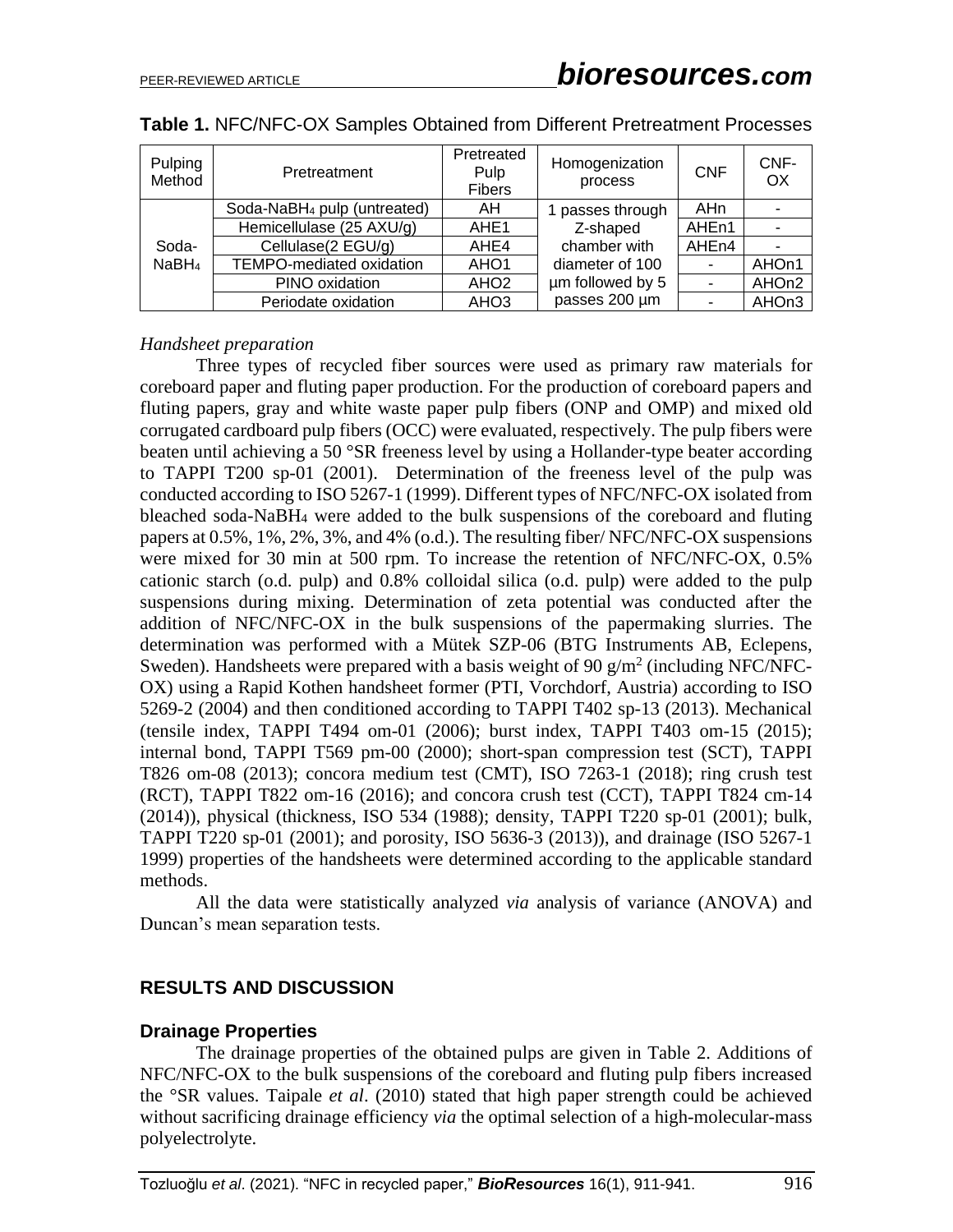**Table 2.** Pretreated NFC and NFC-OX Effects on the °SR Values of Coreboard and Fluting Pulps

|         |                | Coreboard Pulp (°SR) | Fluting Pulp (°SR) |
|---------|----------------|----------------------|--------------------|
| Control | $\overline{a}$ | $\overline{47}$      | 39                 |
|         | 0.5%           | $\overline{47}$      | $\overline{38}$    |
|         | 1%             | 48                   | 39                 |
| AHn     | 2%             | $\overline{50}$      | 41                 |
|         | 3%             | 51                   | 42                 |
|         | 4%             | 54                   | 44                 |
|         | 0.5%           | $\overline{47}$      | 39                 |
|         | 1%             | 49                   | 41                 |
| AHEn1   | 2%             | 49                   | 43                 |
|         | 3%             | 52                   | 33                 |
|         | 4%             | 53                   | 44                 |
|         | 0.5%           | 47                   | 40                 |
|         | 1%             | 48                   | 42                 |
| AHEn4   | 2%             | 49                   | 45                 |
|         | 3%             | 51                   | 45                 |
|         | 4%             | $\overline{52}$      | 45                 |
|         | 0.5%           | 48                   | 40                 |
|         | 1%             | 48                   | 41                 |
| AHOn1   | 2%             | 49                   | 43                 |
|         | 3%             | 49                   | 44                 |
|         | 4%             | 51                   | 44                 |
|         | 0.5%           | 48                   | 40                 |
|         | $1\%$          | 47                   | 40                 |
| AHOn2   | 2%             | 50                   | 42                 |
|         | 3%             | 52                   | $\overline{44}$    |
|         | 4%             | 53                   | 45                 |
|         | 0.5%           | 48                   | 42                 |
|         | $1\%$          | $\overline{50}$      | $\overline{44}$    |
| AHOn3   | 2%             | 51                   | 46                 |
|         | 3%             | 53                   | 46                 |
|         | 4%             | 55                   | $\overline{48}$    |

In the present study, pretreated and unpretreated NFC/NFC-OX were supported with 0.5% cationic starch (o.d. pulp) and 0.8% colloidal silica (o.d. pulp. Low additions (0.5%) of various types of NFC/NFC-OX to the pulp suspensions of the coreboard and fluting paper pulp fibers had minimal effects on the °SR values. Increasing the NFC/NFC-OX concentration increased the °SR values in both control pulps, and this result is supported by previous studies (Balea *et al*. 2019). Drainage time is a crucial factor that affects dewatering efficiency of the pulp in the papermaking process, and it directly affects the energy consumption in the subsequent press and drying processes (Vishtal *et al*. 2011). Considering the negative effects of increased °SR values on drainage time, the additions of NFC/NFC-OX negatively affected the drainage properties of the paper.

The highest increases in the °SR values occurred with 4% of AHOn3 (17.0%) added to the control coreboard pulp fibers and 4% of AHOn3 (23.1%) added to the control fluting pulp fibers. Increases in °SR values were relatively lower in the present study. However, González *et al*. (2012) reported a 61.1% increase in °SR values by the addition of 3% of NFC to bleached eucalyptus pulp fibers. The difference between the present results and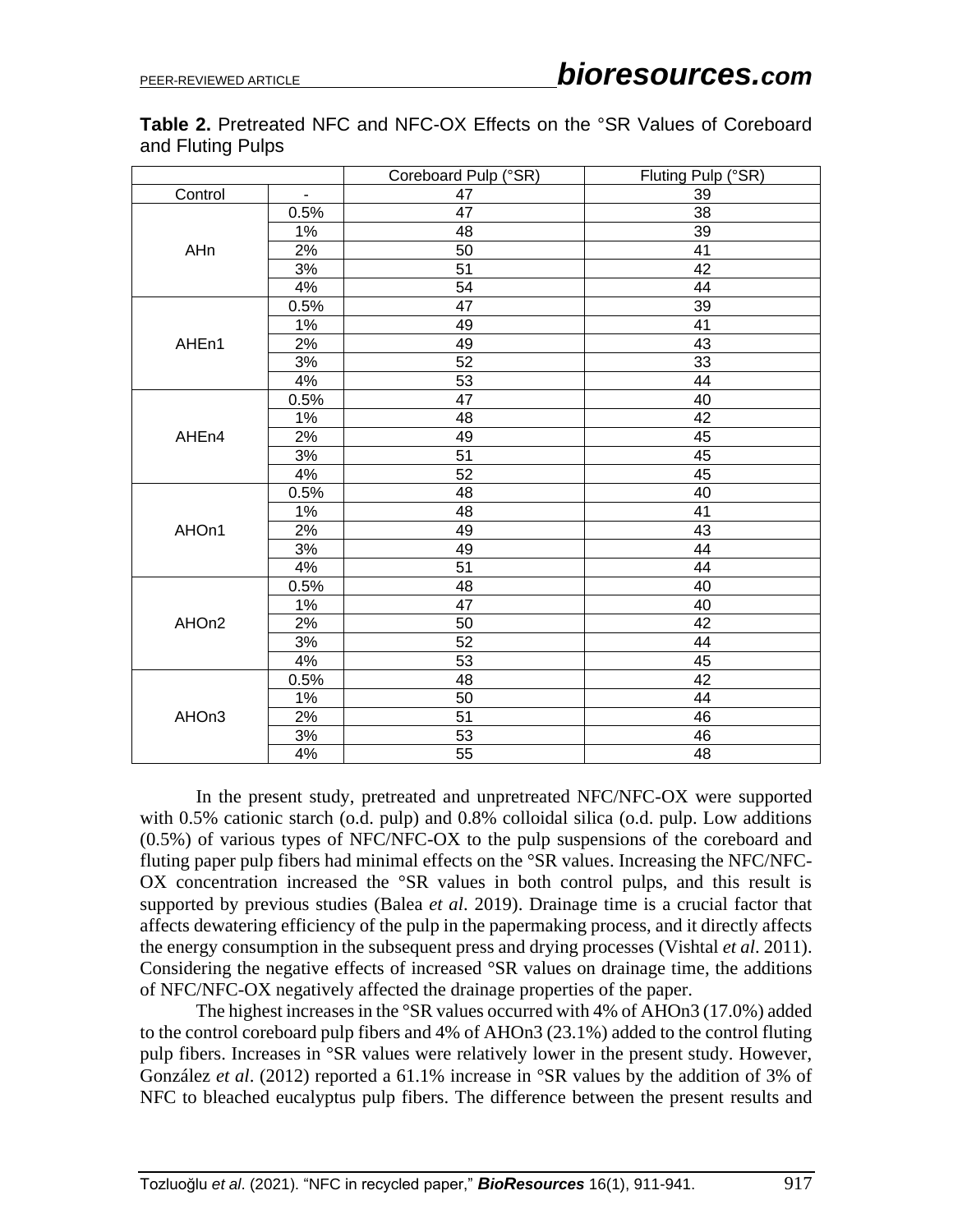those of earlier studies may be due to the characteristic properties of the used NFC or the fiber sources of the modified NFC.

In conclusion, compared to fibers, high fibrillation degrees and large surface areas of NFC reduce the drainage efficiency (Hii *et al*. 2012). Several studies support that using high amounts of NFC/NFC-OX increases the mechanical properties of paper. However, due to the drainage problems caused by the use of high amounts of NFC/NFC-OX and higher energy consumption at the factory scale, especially in the press and drying processes, using low ratios of NFC/NFC-OX will achieve more valuable results in terms of both physical and mechanical properties of the paper.

### **Electrokinetic Properties**

The electrokinetic properties of the obtained pulps are given in Table 3. The zeta potentials were generally at negative values.

**Table 3.** Pretreated NFC and NFC-OX Effects on the Zeta Potentials of Coreboard and Fluting Pulps

|         |                | Coreboard Pulp (mV) | Fluting Pulp (mV) |
|---------|----------------|---------------------|-------------------|
| Control | $\blacksquare$ | $-1.13$             | $-0.56$           |
|         | 0.5%           | $-0.8$              | $-11.5$           |
|         | 1%             | $-1.5$              | $-9.2$            |
| AHn     | 2%             | $-0.4$              | $-10.1$           |
|         | 3%             | $-0.5$              | $-0.4$            |
|         | 4%             | $-0.7$              | $-0.2$            |
|         | 0.5%           | $-0.5$              | $-0.2$            |
|         | 1%             | $-0.6$              | $-0.2$            |
| AHEn1   | 2%             | $-0.7$              | $-0.2$            |
|         | $3%$           | $-0.5$              | $-0.3$            |
|         | 4%             | $-0.7$              | $-0.1$            |
|         | 0.5%           | $-11.1$             | $-0.4$            |
|         | 1%             | $-9.5$              | $-0.2$            |
| AHEn4   | 2%             | $-13.3$             | $-0.2$            |
|         | 3%             | $-11.1$             | $-0.3$            |
|         | 4%             | $-10.5$             | $-0.2$            |
|         | 0.5%           | $-0.6$              | $-0.6$            |
|         | 1%             | $-0.7$              | $-0.5$            |
| AHOn1   | 2%             | $-1.1$              | $-0.9$            |
|         | 3%             | $-1$                | $-0.11$           |
|         | 4%             | $-1.2$              | $-1.1$            |
|         | 0.5%           | $-0.95$             | $-1.6$            |
|         | 1%             | $-0.4$              | $-1.5$            |
| AHOn2   | 2%             | $-0.2$              | $-1.8$            |
|         | 3%             | $\overline{0}$      | $-1.9$            |
|         | 4%             | $-1.6$              | $-1.6$            |
|         | 0.5%           | $-0.6$              | $-0.4$            |
|         | 1%             | $-0.2$              | $-0.9$            |
| AHOn3   | 2%             | $-0.3$              | $-0.6$            |
|         | 3%             | $-0.3$              | $-1.1$            |
|         | 4%             | $-0.4$              | $-1$              |

While both AHEn1 and AHEn4 did not cause major changes in the zeta potential of the fluting pulp mixture, in coreboard the pulp mixture, only AHEn1 did not change the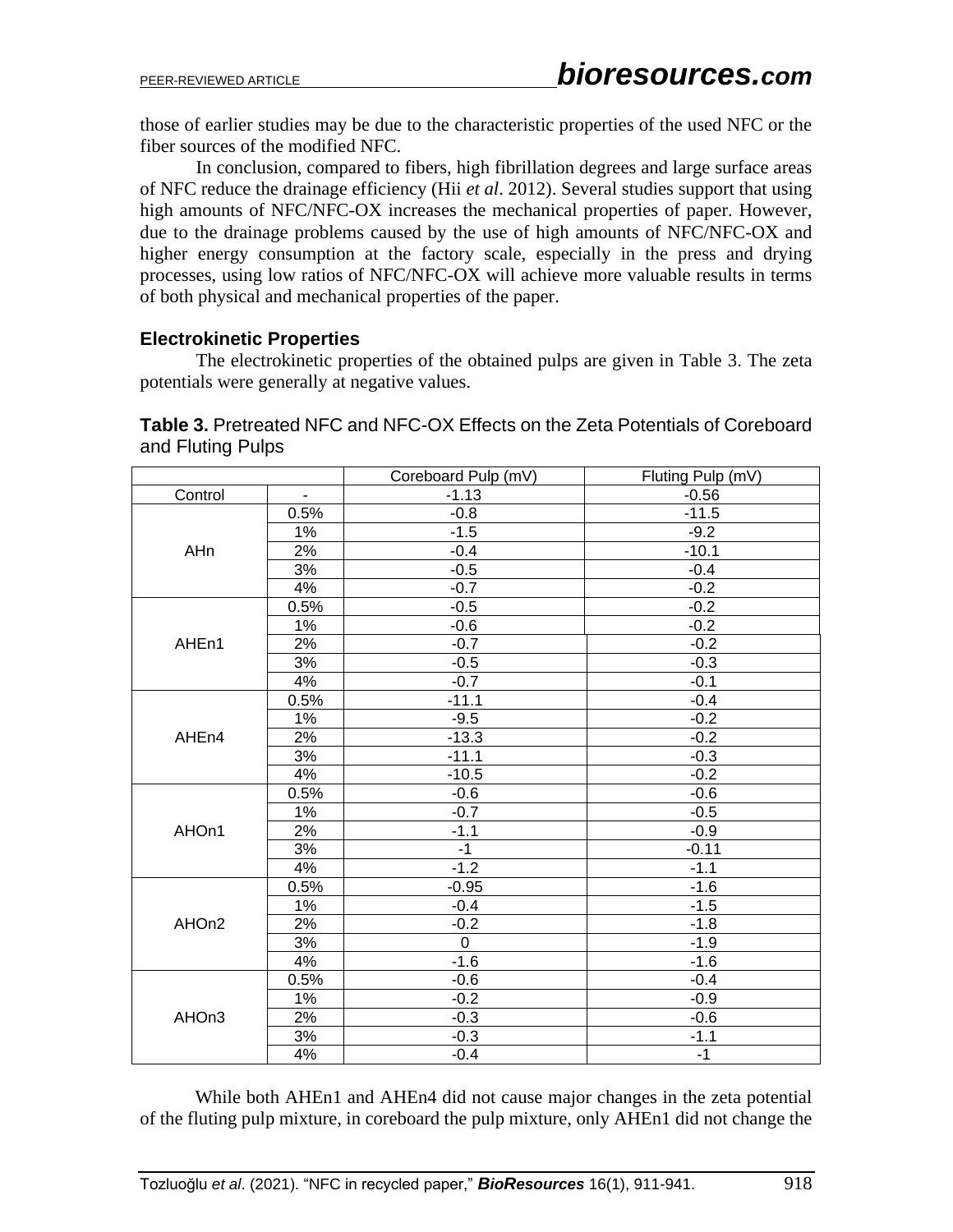zeta potential of the suspension. However, AHEn4 addition substantially affected the surface charges, and the zeta potential of the mixture and surface charges of fibers drastically increased. Consequently, increases in basicity may occur, and flocculation and coagulation of fibers are expected in these unstable conditions.

The data on the additions of AHOn1, AHOn2, and AHOn3 in these colloidal systems were in parallel to those on AHEn1 and AHEn4, and the zeta potential was generally at negative values. In the fluting pulp mixtures, the additions of AHOn1 and AHOn3 did not affect the charge of the mixture, while AHOn2 slightly reduced the zeta potential. However, in the coreboard pulp mixtures, AHOn1 affected the charge density of the mixtures. As the electrostatic repulsion forces consequently increase, aggregation is expected by increasing coagulation and flocculation.

Prathapan *et al*. (2016) studied the regulation of zeta potentials of cellulose nanocrystals using salt and surfactant, and they found negative surface charge density at both low and high pH values. Additionally, Stana-Kleinschek and Ribitsch (1998) investigated the electrokinetic properties of textile cellulose fibers by measuring their zeta potentials, and they observed that the zeta potentials of the fibers increased due to the hydroxyl and carboxyl groups in their structure.

Thus, in the coreboard pulp mixture, no particular change was observed in the zeta potential of the fiber-NFC/NFC-OX mixture. However, in the fluting pulp mixture, prominent changes were observed at low percentages, and the zeta potentials of suspensions (-) and charge density increased.

### **Physical Properties**

#### *Thickness*

The thickness values of the fabricated handsheets are shown in Fig. 1. The fabricated control coreboard papers (300 µm) were thicker than the control fluting papers  $(289 \,\mu m)$ . Thus, the fluting papers showed more compact structure, and the structural fillers in the coreboard papers caused an increase in thickness (Hubbe and Gill 2016).

Decreases in thickness were observed for both papers with the addition of different types of NFC/NFC-OX to the pulp suspensions of the coreboard and fluting pulps. The addition of NFC/NFC-OX increases the interactions between fibers and provides a more uniform and compact structure by filling the gaps between the fibers during papermaking (González *et al*. 2012; Dufresne 2019). This situation explains the formation of denser and thinner papers of the same weight (Balea *et al*. 2016a).

The thicknesses of the handsheets produced by the additions of different type of  $NFC/NFC-OX$  in the pulp suspensions of the coreboard papers (300  $\mu$ m) and fluting papers (289 µm) at 0.5%, 1%, 2%, 3%, and 4% (o.d.) were in the ranges of 299 to 274 µm and 284 to 252 µm, respectively. The thickness decreases in fluting papers from the addition of different types of NFC/NFC-OX were slightly greater than in the coreboard papers. Higher filler contents of the raw materials of the coreboard papers have dramatic effects on the thicknesses of the resulting papersheets by decreasing the inter-fiber bonding capacity.

The greatest decreases in thickness were observed with the addition of 4% of AHEn4 (8.75%) to the control coreboard pulp fibers and 4% of AHOn3 (13.0%) to the control fluting pulp fibers. Djafari Petroudy *et al*. (2014) stated that thickness was reduced by 1% to 16% with the addition of 1% to 5% of MFC to bagasse pulp fibers, which accords with the results of the present study. Similarly, Viana *et al*. (2018) added 10% NFC obtained from eucalyptus kraft pulp fibers to recycled old printing paper pulp fibers and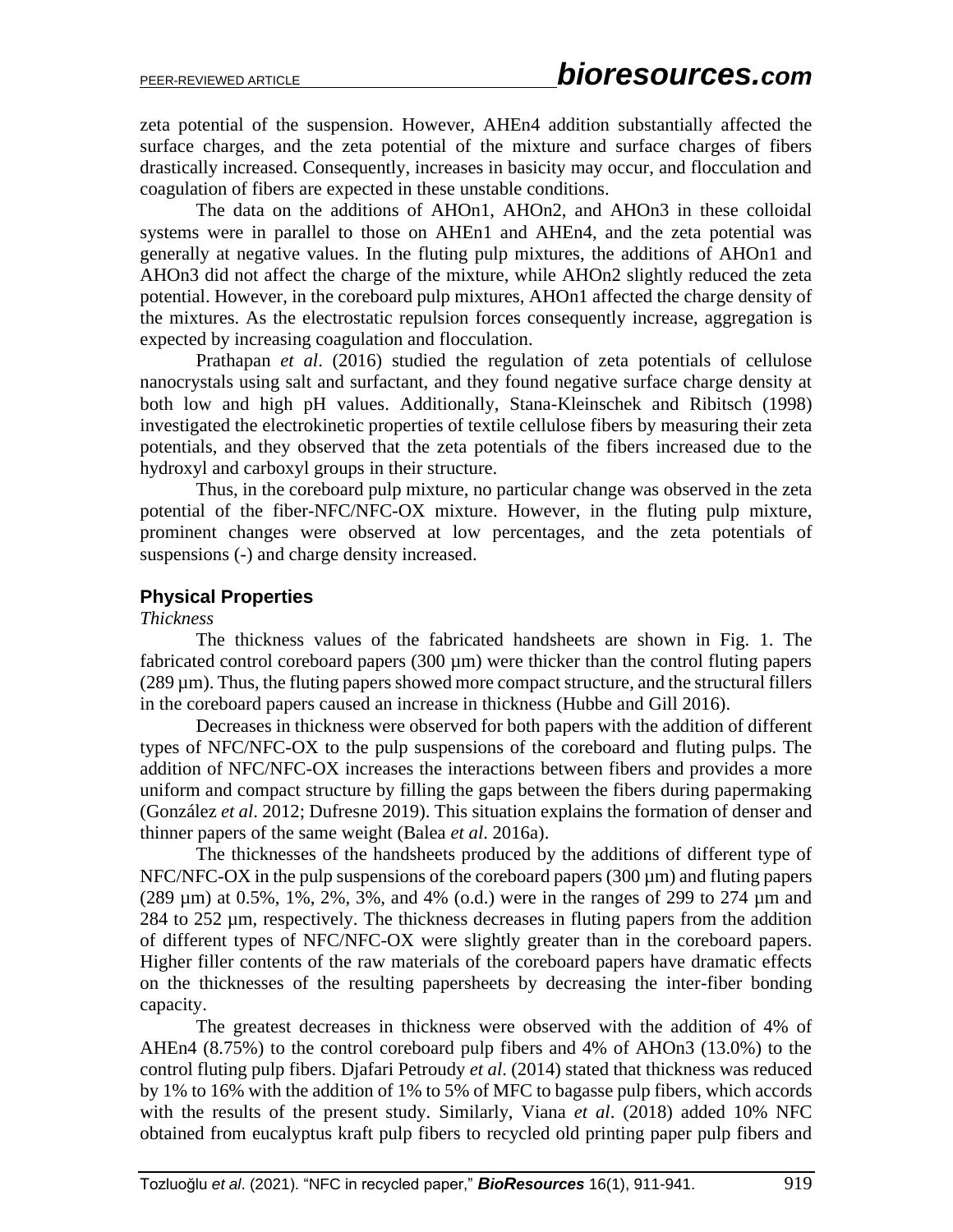old newsprint pulp fibers. They reported decreases in thickness of 15.1% in paper obtained from old printing paper pulp fibers and 11.1% in paper obtained from recycled newsprint pulp fibers, as recycled newsprint fibers contain more structural lignin, which limits the inter-fiber connections.



**Fig. 1.** Pretreated NFC and NFC-OX effects on the thicknesses of (a) coreboard and (b) fluting papers. Factors followed by the same letter were not significantly different (Duncan test at p < 0.05).

Pulp fibers and NFC/NFC-OX have anionic characteristics in neutral water, and particles tend to repel each other (Taipale *et al*. 2010). It is expected that the used cationic starch and colloidal silica bind particles such as fines and NFC/NFC-OX to fiber surfaces through charge neutralization. In the presence of cationic starch and colloidal silica, these negatively charged particles are partially neutralized, and these structures begin to flocculate by decreasing the double layer forces, thus increasing the interactions between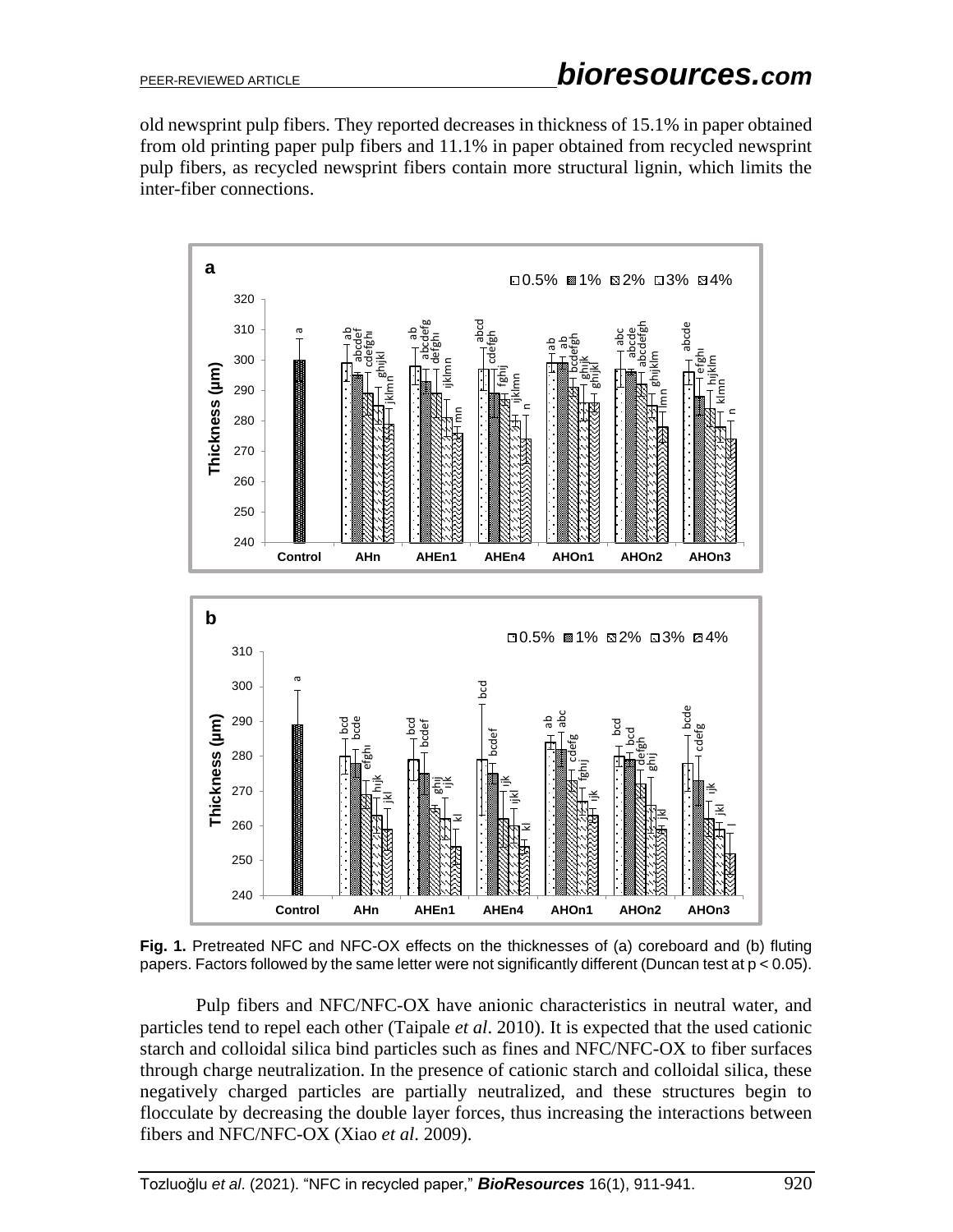Differences in the mean thickness values for all NFC/NFC-OX samples were statistically significant for both the coreboard and fluting pulp papers ( $p < 0.001$ ).

#### *Density*

The densities of the fabricated handsheets are shown in Fig. 2. During the formation and consolidation of the papersheets, coreboard pulp fibers exhibit less entanglement between fibers due to the presence of fillers, resulting in less dense and thicker papers (Hubbe and Gill 2016). Therefore, the produced control coreboard papers  $(0.30 \text{ g/cm}^3)$ showed lower densities than the control fluting papers  $(0.31 \text{ g/cm}^3)$ . This difference could be explained by the recycled fiber pulps used in the coreboard paper production containing more structural filler than those used in the fluting paper production.



**Fig. 2.** Pretreated NFC and NFC-OX effects on the densities of (a) coreboard and (b) fluting papers.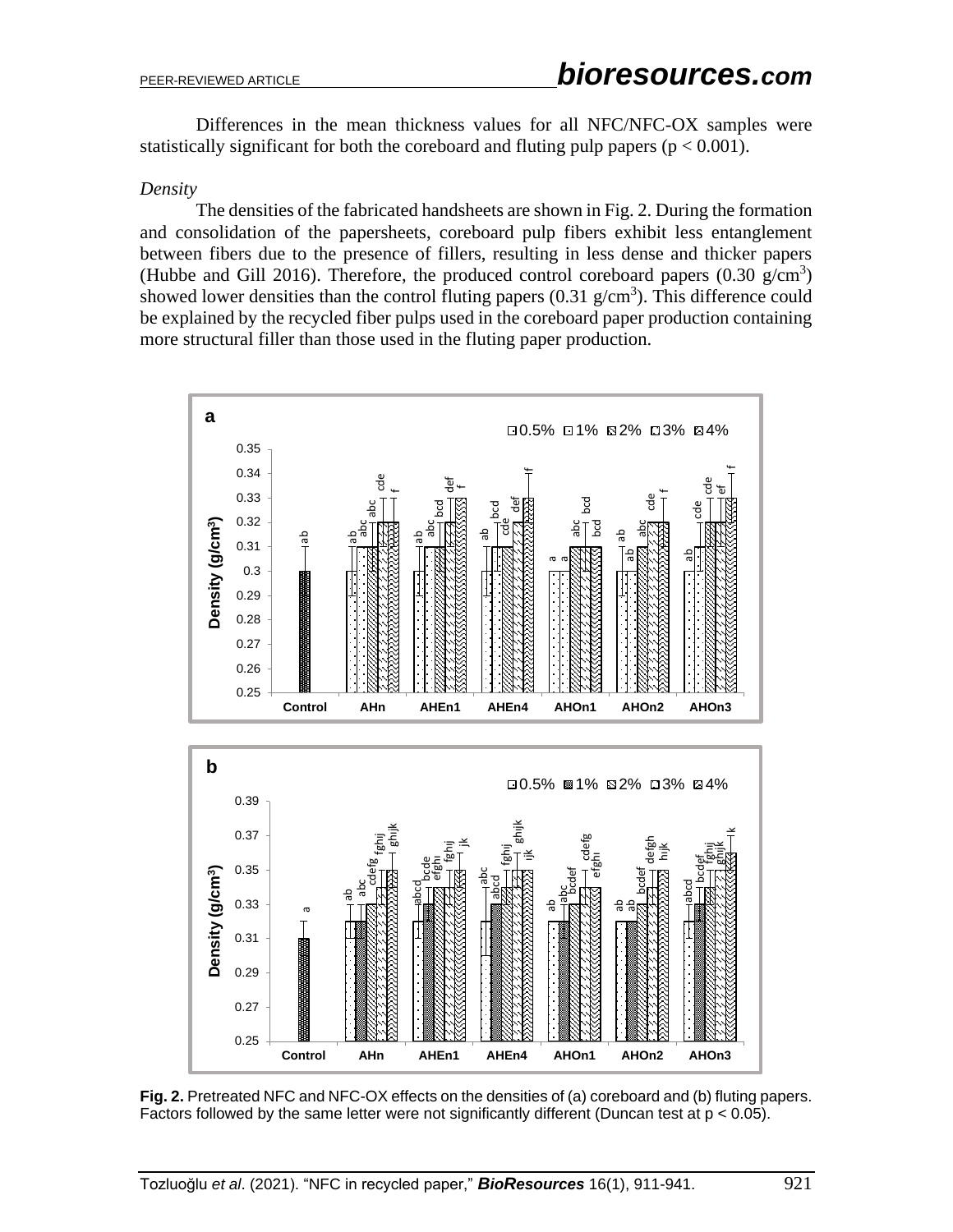The additions of different types of NFC/NFC-OX to the bulk suspensions of the control coreboard and control fluting pulp fibers increased the densities. The NFC/NFC-OX additions increase the interactions between fibers and provide a more uniform and compact structure by filling the gaps between the fibers during the papermaking process (González *et al*. 2012). This behavior explains the formation of denser and thinner papers of the same weight (Balea *et al*. 2016a).

The densities of the handsheets fabricated by the additions of different types of NFC/NFC-OX in the bulk suspensions of the control coreboard papers  $(0.30 \text{ g/cm}^3)$  and control fluting papers  $(0.31 \text{ g/cm}^3)$  at  $0.5\%$ , 1%, 2%, 3%, and 4%  $(o.d.)$  were in the ranges of 0.30 to 0.33  $g/cm<sup>3</sup>$  and 0.32 to 0.36  $g/cm<sup>3</sup>$ , respectively. The different types of NFC/NFC-OX influenced the densities of the papers differently. The filler contents of the coreboard paper pulps led to thicker papers; hence, the densities of the fluting papers were higher than those of the coreboard papers.

The highest increases in the density occurred after the addition of 4% of AHEn4 (9.61%) to the control coreboard pulp fibers and 4% of AHOn3 (14.8%) to the control fluting pulp fibers.

Increases in density and decreases in porosity are closely related to the improvement of mechanical properties. Increased surface contact among the cellulose fibers creates a denser network and provides more hydrogen bonds, thus making the paper stronger (Guan *et al*. 2019). Similarly, Viana *et al*. (2018) added 10% NFC obtained from eucalyptus kraft pulp fibers to recycled old printing paper pulp fibers and old newsprint pulp fibers. They reported increases in density of 25.0% in paper obtained from old printing paper pulp fibers and 7.5% in paper obtained from old newsprint pulp fibers.

Differences in the mean density values for all NFC/NFC-OX samples were statistically significant for both the coreboard and fluting pulp papers ( $p < 0.001$ ).

#### *Bulk*

The bulk values of the fabricated handsheets are shown in Fig. 3. The produced control coreboard papers  $(3.33 \text{ cm}^3/\text{g})$  had higher bulk values than the control fluting papers (3.21 cm<sup>3</sup>/g). This difference could be explained by the filler contents of the used fiber sources in the production of the coreboard papers. Although there are some narrow situations in which fillers can contribute to bulking of paper sheets, in contrast to this result, the more common result is denser paper with increasing filler content (Hubbe and Gill 2016).

The additions of different types of NFC/NFC-OX to the bulk suspensions of the control coreboard and control fluting pulp fibers decreased the bulk values. The bulk ratios of the handsheets produced by the additions of different types of NFC/NFC-OX in the pulp suspensions of the control coreboard papers  $(3.33 \text{ cm}^3/\text{g})$  and control fluting papers  $(3.21 \text{ m})$ cm<sup>3</sup>/g) at 0.5%, 1%, 2%, 3%, and 4% (o.d.) were in the ranges of 3.33 to 3.04 cm<sup>3</sup>/g and 3.15 to 2.80 cm<sup>3</sup>/g, respectively. The greatest decrease in the bulk occurred with the addition of 4% of AHEn4 (8.75%) to the control coreboard pulp fibers and 4% of AHOn3 (13.0%) to the control fluting pulp fibers.

These results were compatible with those of other studies. Balea *et al*. (2016a) reported decreases in the bulk values of papers fabricated by the additions of different proportions of NFC (0.5% to 12%) obtained from eucalyptus kraft pulp fibers to mixtures of old magazine paper pulp fibers and old newsprint pulp fibers (70/30, 60/40, 50/50, and 30/70) in the pulp suspensions.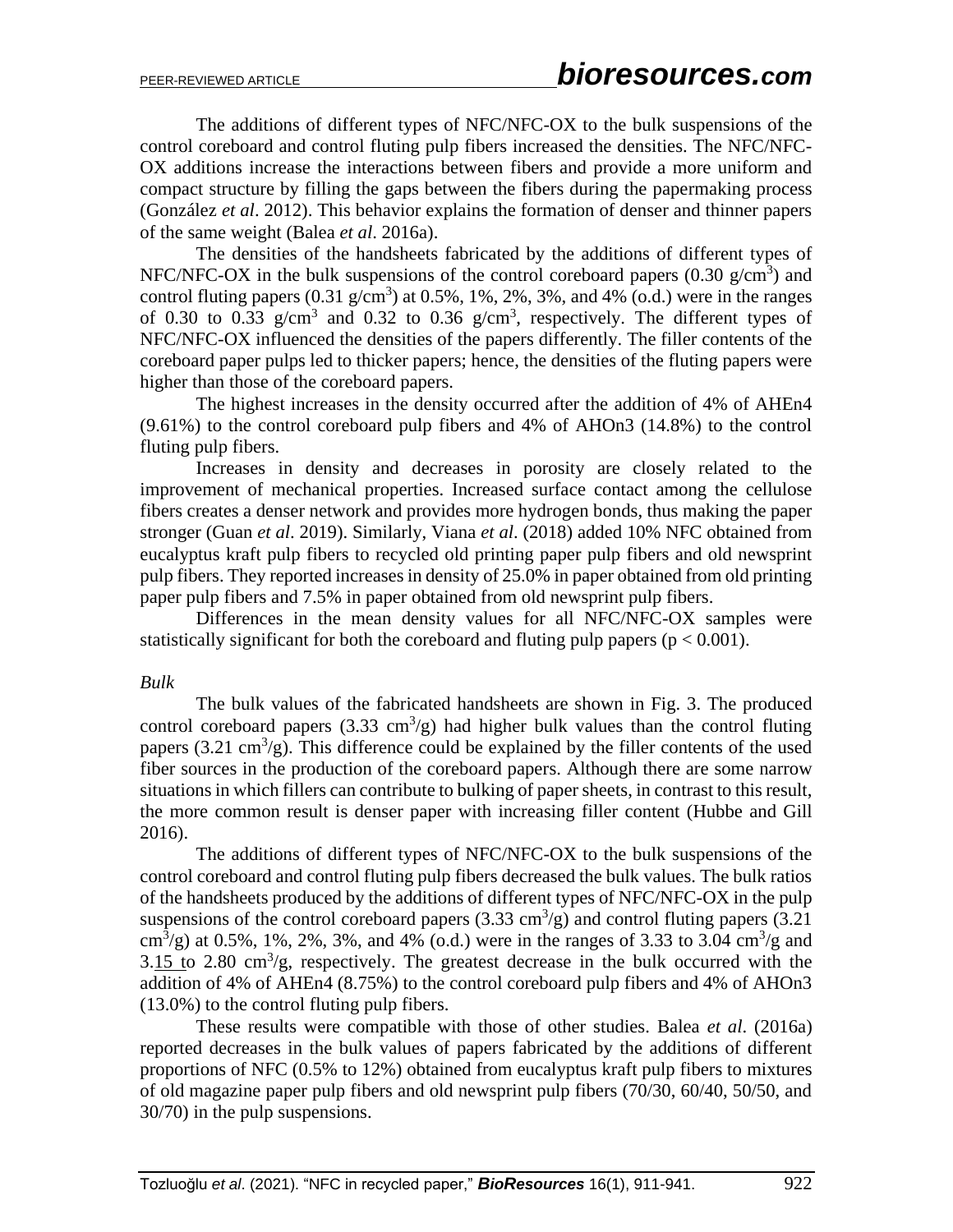

**Fig. 3.** Pretreated NFC and NFC-OX effects on the bulk values of (a) coreboard and (b) fluting papers. Factors followed by the same letter were not significantly different (Duncan test at p < 0.05).

Differences in the mean bulk values for all NFC/NFC-OX samples were statistically significant for both the coreboard and fluting pulp papers ( $p < 0.001$ ).

#### *Porosity*

The air permeability values of the fabricated handsheets are shown in Fig. 4. The produced control coreboard papers  $(2590 \text{ m}^3/\text{min})$  had higher air permeability values than the control fluting papers ( $1862 \text{ m}^3/\text{min}$ ). As mentioned previously, fillers result in bulky and thicker papers. Fibers cannot have complex entanglements to make strong fiber networks during paper formation in the presence of higher filler content.

Decreases in porosity occurred in the fabricated papers after the additions of different types of NFC/NFC-OX to the bulk suspensions of the control coreboard and control fluting pulp fibers. This finding can be interpreted as NFC/NFC-OX addition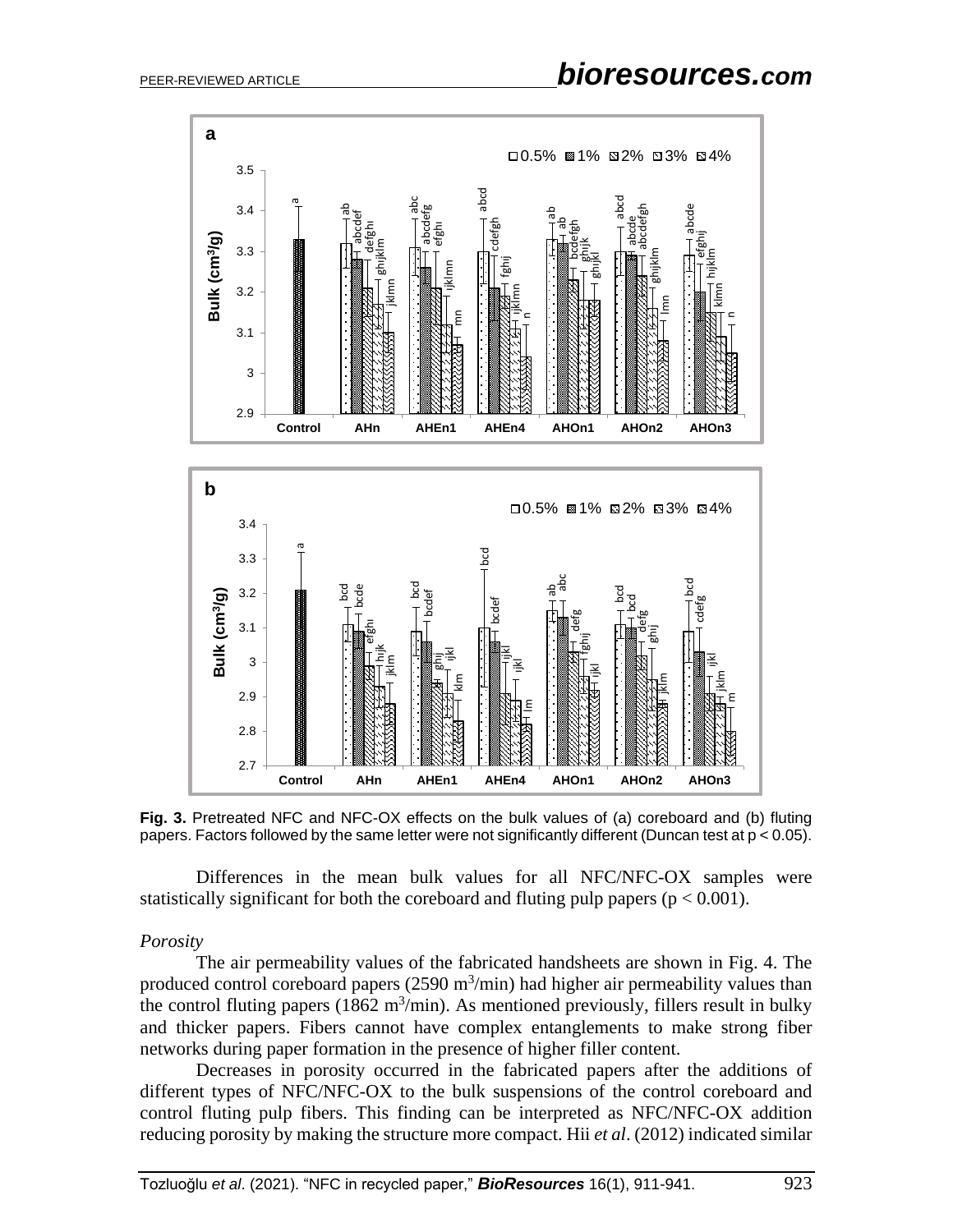results in their study and reported that NFC fills the gaps by settling between the fibers, and increases in NFC ratio (o.d. to fibers) decrease the porosity. Decreases in porosity increase the barrier properties of the paper, and low porosity indicates low surface porosity, which positively affects the printing properties of the paper (Syverud and Stenius 2009).



**Fig. 4.** Pretreated NFC and NFC-OX effects on the air permeability values of (a) coreboard and (b) fluting papers. Factors followed by the same letter were not significantly different (Duncan test at p  $< 0.05$ ).

The NFC/NFC-OX-added fluting papers showed greater decreases in air permeability values than the coreboard papers. The air permeability values of the handsheets fabricated by the additions of different types of NFC/NFC-OX in the pulp suspensions of the control coreboard papers  $(2590 \text{ m}^3/\text{min})$  and control fluting papers  $(1862 \text{ m}^3/\text{min})$  at 0.5%, 1%, 2%, 3%, and 4% (o.d.) were in the ranges of 2522 to 1027  $\text{m}^3/\text{min}$  and 1798 to 715  $\text{m}^3/\text{min}$ , respectively.

Sanchez-Salvador *et al*. (2020) stated that the addition of bleached softwood kraft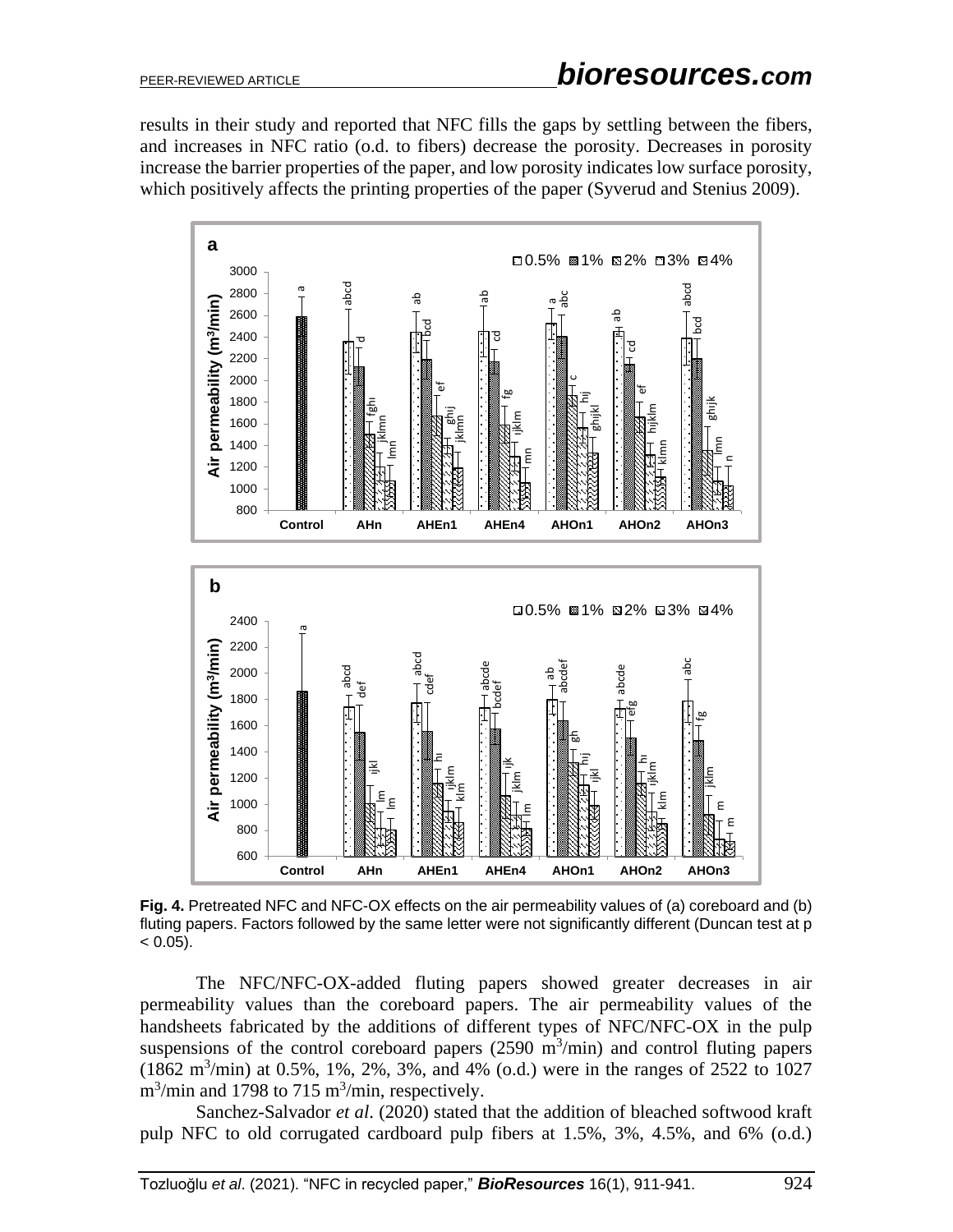decreased air permeability values by 55.9%, 64.4%, 75.8%, and 87.7%, respectively. Balea *et al*. (2018) reported that the addition of mixed NFC to old newsprint pulp fibers at 1% to 5% decreased the air permeability of the paper up to 75%. In addition, Balea *et al*. (2016b) observed that the porosity decreased by almost 90% when 4.5% of NFC (eucalyptus kraft pulp and northern pine kraft pulp) was added to recycled old corrugated cardboard paper pulps.

The greatest decreases in the porosity were observed with the addition of 4% of AHOn3 to the bulk suspensions of the coreboard and fluting papers, at 60.3% and 61.6%, respectively. Because AHOn3 had the lowest viscosity, it filled the gaps between the fibers during handsheet formation, thus decreasing the porosity (Tozluoglu and Poyraz 2016).

Differences in the mean porosity values for all NFC/NFC-OX samples were statistically significant for both the coreboard and fluting pulp papers ( $p < 0.001$ ).

### **Mechanical Properties**

#### *Tensile index*

The tensile indices of the fabricated handsheets are shown in Fig. 5. The produced control coreboard papers exhibited a lower tensile index  $(15.2 \text{ N} \cdot \text{m/g})$  than the control fluting papers (19.1 N·m/g). These results were similar to previous studies (Tutus *et al*. 2016). The lower tensile index of the coreboard papers could be explained by the recycled gray and white paper pulps containing more structural fillers, which reduce the inter-fiber bonds. However, even if the fillers reduce the bonding ratio, the difference between the tensile index values of the two papers was not great. This result might be due to the drystrength additives (cationic starch in combination with colloidal silica), which may minimize the negative effects of the fillers on the tensile strength of the fabricated coreboard papersheets (Balea *et al*. 2016a).

Due to their higher specific surface areas, NFC/NFC-OX additions to the bulk suspensions of coreboard and fluting papers increased the tensile indices of the papersheets by increasing the bonding ratios (Eriksen *et al.* 2008; Henriksson *et al.* 2008; Hassan *et al.* 2011a). Furthermore, higher concentrations of NFC/NFC-OX (up to 4%) increased tensile indices by increasing the amount of H-bonds between fibers and NFC (Djafari Petroudy *et al*. 2014).

The addition of different types of NFC/NFC-OX at various proportions (0.5%, 1%, 2%, 3%, and 4% o.d.) to the bulk suspensions of the coreboard pulp papers  $(15.2 \text{ N} \cdot \text{m/g})$ and fluting pulp papers (19.1 N·m/g) increased the tensile index values to the ranges of 15.4 to 21.2 N·m/g and 20.2 to 27.4 N·m/g, respectively. The increases in the tensile index values of fluting papers were slightly higher than those of coreboard papers. This difference could be explained by the higher filler contents of raw material sources of the coreboard pulp fibers. Fillers in the pulp suspensions restrict the bonding capacity of fibers by filling the pores on the fiber surfaces.

In a parallel of the present study, to see the effects of NFC on different waste paper fibers, Viana *et al*. (2018) added 10% NFC obtained from eucalyptus kraft pulp fibers to old corrugated cardboard pulp fibers, old printing paper pulp fibers, and old newsprint pulp fibers. They observed increases in tensile index of 97% in paper obtained from recycled corrugated cardboard pulp fibers, 96% in paper obtained from recycled printing paper pulp fibers, and 20% in paper obtained from recycled newsprint pulp fibers.

In contrast, the increases in the tensile indices of the papers by the addition of 0.5% NFC/NFC-OX were lower in coreboard papers compared to those in the fluting papers, although this difference decreased with increasing NFC/NFC-OX concentration. This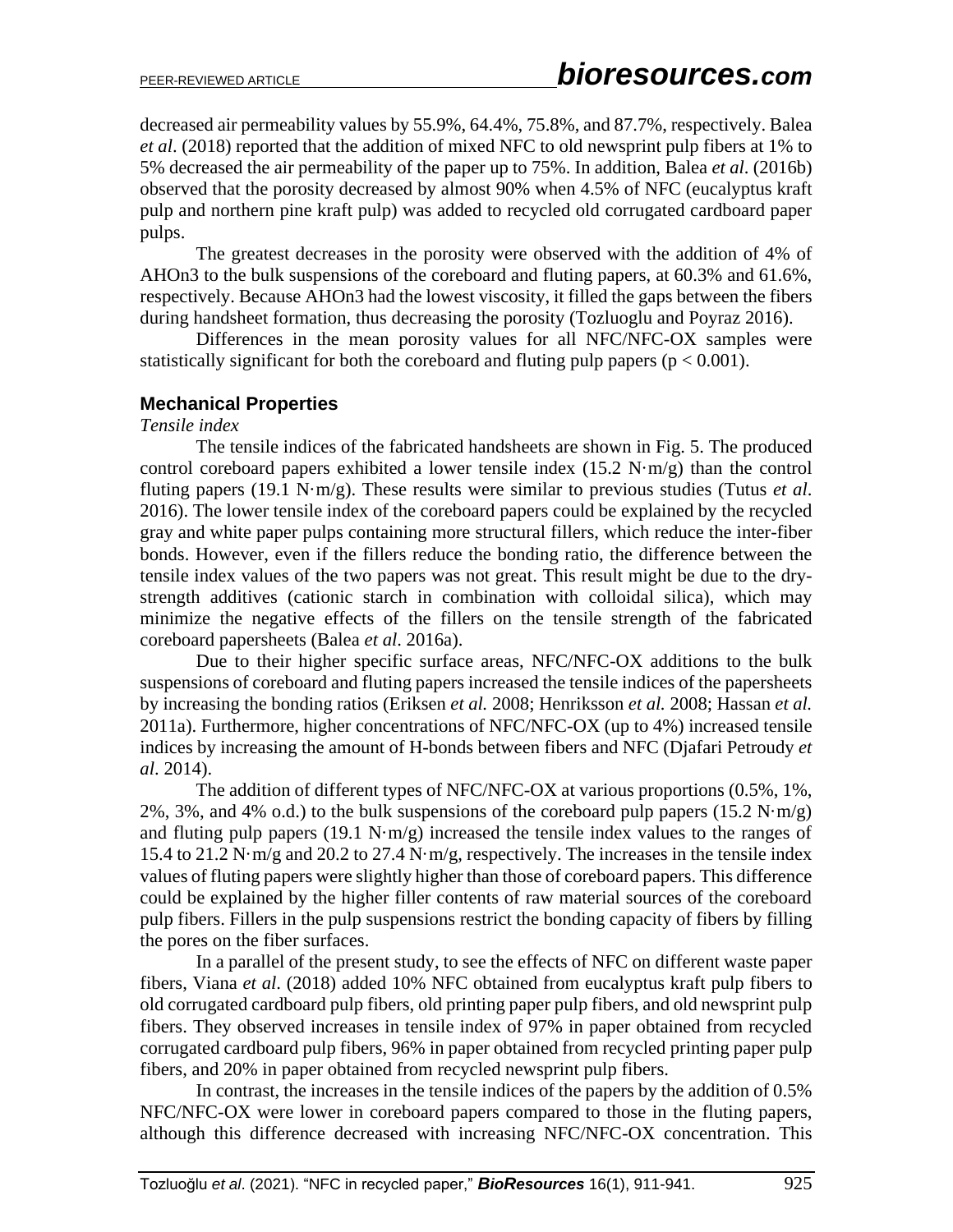result indicates that the cationic starch and colloidal silica contributed to the adhesion of the NFC/NFC-OX, and, depending on the increasing of the NFC/NFC-OX concentration, the maximum amount of NFC/NFC-OX was effectively bonded in the structure of the paper.



**Fig. 5.** Pretreated NFC and NFC-OX effects on the tensile indices of (a) coreboard and (b) fluting papers. Factors followed by the same letter were not significantly different (Duncan test at p < 0.05).

González *et al*. (2012) reported 25%, 67%, and 100% increases in the tensile indices of papersheets fabricated from bleached eucalyptus pulps with additions of 3%, 6%, and 9% of NFC, respectively. Moreover, when Sanchez-Salvador *et al*. (2020) added 1.5%, 3%, 4.5%, and 6% of NFC obtained from bleached softwood kraft pulp to bulk suspensions of recycled old corrugated cardboard fibers, they observed increases of 6.6%, 19.2%, 24.2%, and 34.6% in the tensile indices of papersheets, respectively. Furthermore,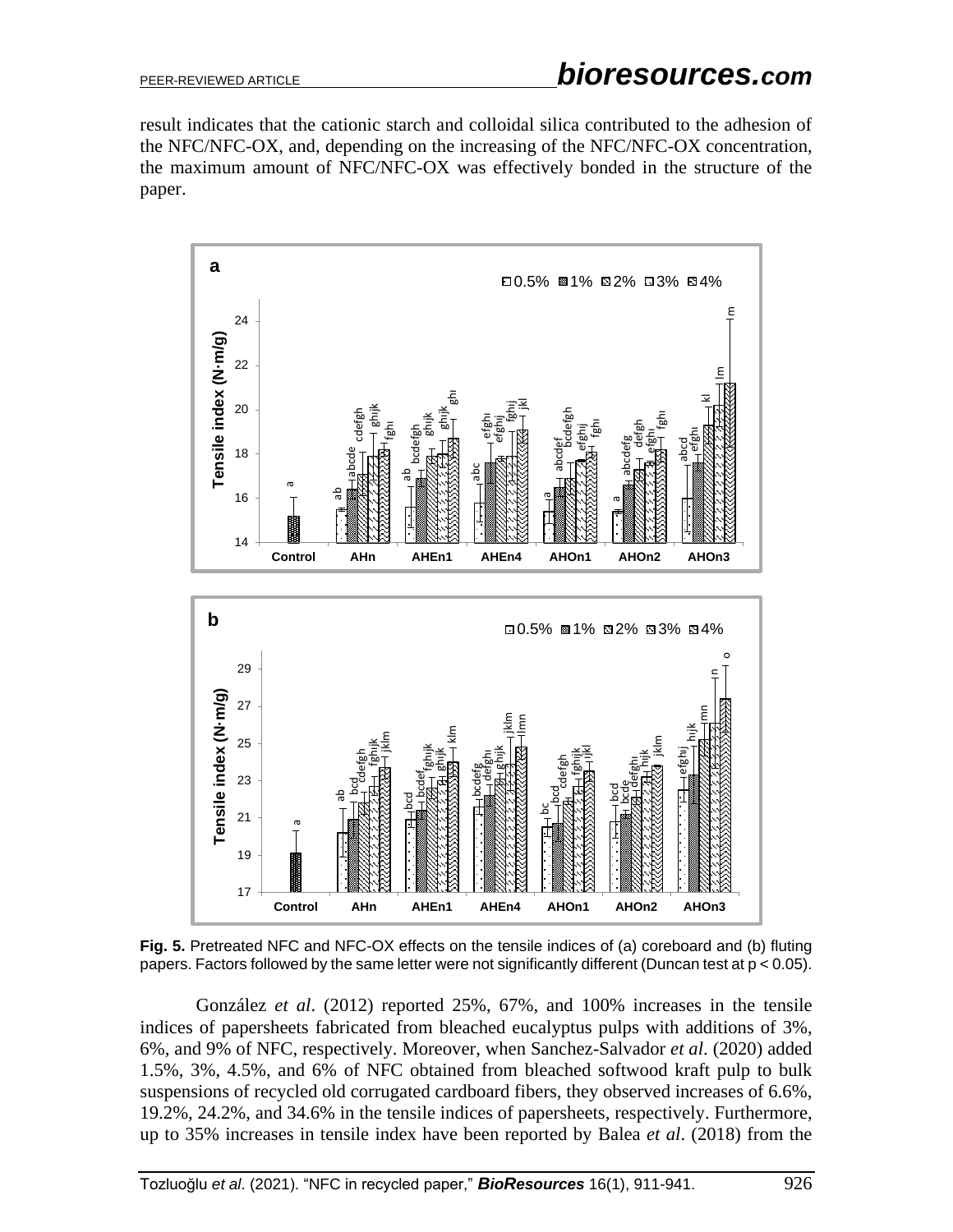addition of 1% to 5% NFC, isolated from different raw materials, to bulk suspensions of recycled old newspaper fiber pulps.

With similar results to the present study, Balea *et al.* (2016a) added different proportions of NFC (0.5% to 12%) obtained from eucalyptus kraft pulp fibers to pulp mixtures containing different amounts of recycled old newsprint and old magazine (containing a higher amount of fillers) paper pulps (70/30, 60/40, 50/50, and 30/70). They observed that the increase in tensile index of papers decreases with the increasing use of old magazine paper in the mixture; however, the rate of this decrease was reduced with the increasing NFC concentration.

The highest increases in tensile indices (39.2% and 43.3%) were observed with the addition of 4% of AHOn3 to the pulp suspensions of the coreboard papers and fluting papers, respectively. Because AHOn3 samples (sodium periodate oxidized) had the lowest viscosity (Fig. 6.), the highest increases in tensile indices were observed by the addition of these samples to both the coreboard and fluting papers. The lower viscosity allows the AHOn3 to distribute homogeneously among the fibers, increasing the amount of H-bonds between fibers and NFC and achieving higher increases in tensile indices (Tozluoglu and Poyraz 2016).

Differences in the mean tensile indices for all NFC/NFC-OX samples were statistically significant for the both coreboard and fluting pulp papers ( $p < 0.001$ ).



**Fig. 6.** Viscosity as a function of the shear rate of NFC/NFC-OX samples for soda-NaBH<sup>4</sup> pulp

### *Burst index*

The burst indices of the fabricated handsheets are shown in Fig. 7. The produced control coreboard papers exhibited a 19.8% lower burst index than that of the control fluting papers. The lower burst index of the coreboard papers could be explained by the presence of fillers in the structure. The higher filler content of the old recycled pulp fibers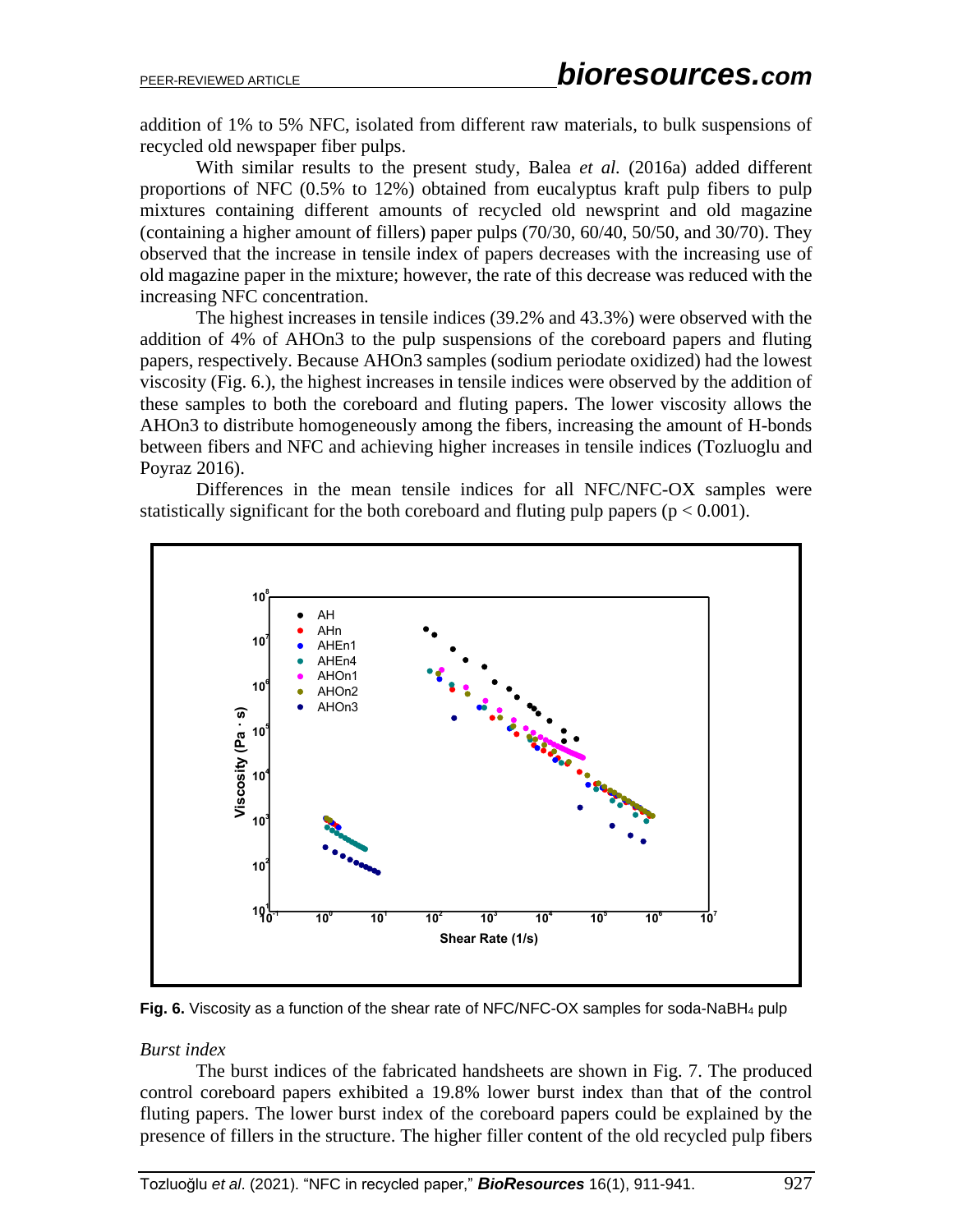used in the production of the coreboard papersheets resulted in lower burst indices (Balea *et al*. 2016a).

Similar to the tensile indices, the addition of NFC/NFC-OX to the bulk suspensions of the coreboard and fluting papers increased the burst indices of the final sheets. Burst index is closely related to the bonding ratio and individual fiber strength, so it could be affected by the factors that influence the paper strength, such as machine direction, horizontal strength, and tensile length of the papersheets (Hassan *et al.* 2011a). Hence, the burst indices increased due to the increased amount of inter-fiber bonds with the addition of different types of NFC/NFC-OX.



**Fig. 7.** Pretreated NFC and NFC-OX effects on the burst indices of (a) coreboard and (b) fluting papers. Factors followed by the same letter were not significantly different (Duncan test at p < 0.05).

The addition of NFC/NFC-OX obtained from different pretreatment processes at 0.5%, 1%, 2%, 3%, and 4% (o.d.) in the pulp suspensions of the coreboard papers (0.81 kPa·m<sup>2</sup>/g) and fluting papers (0.97 kPa·m<sup>2</sup>/g) increased the burst index values to the ranges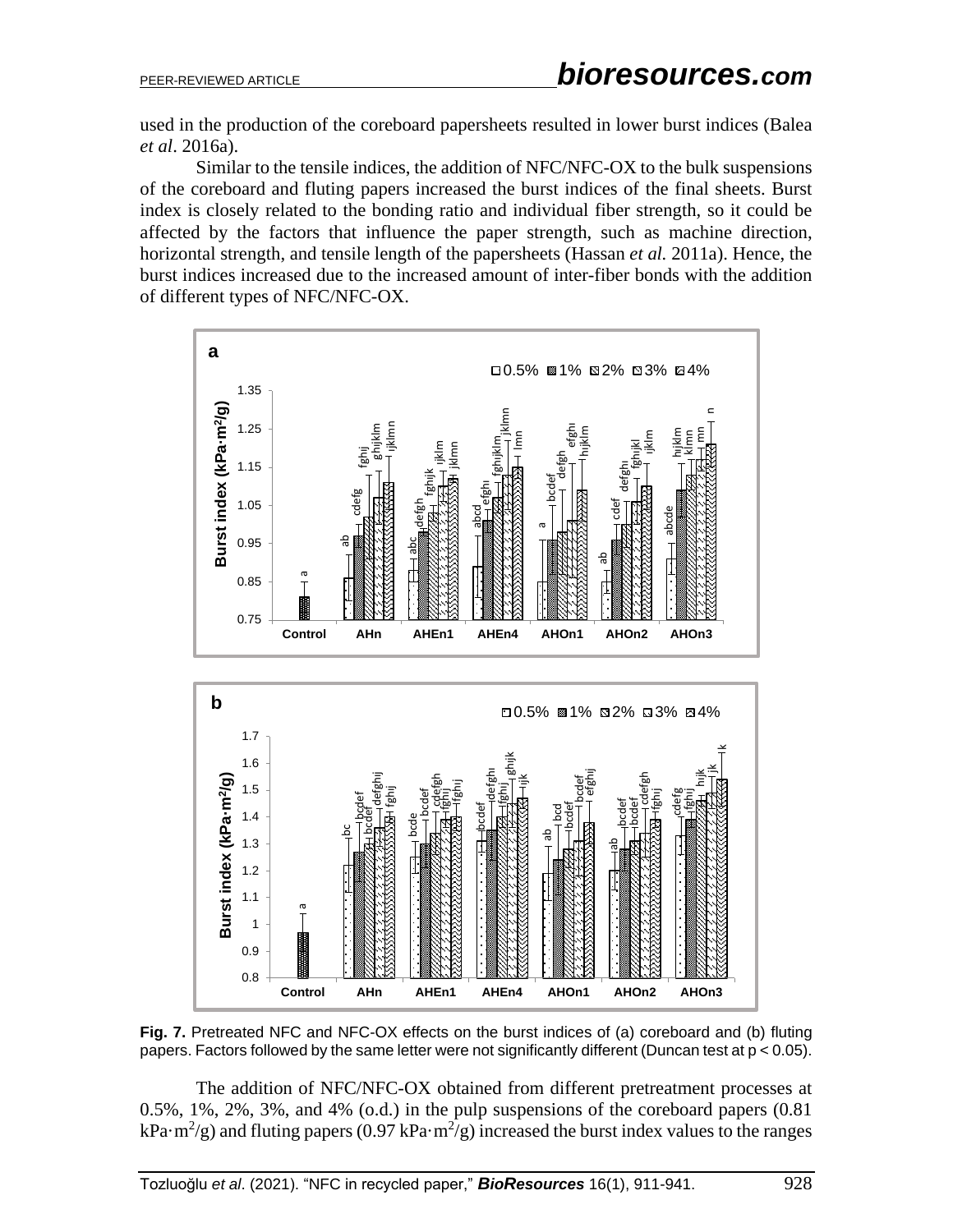of 0.85 to 1.21 kPa·m<sup>2</sup>/g and 1.19 to 1.54 kPa·m<sup>2</sup>/g, respectively. In addition, increases in the burst index with the addition of different types of NFC/NFC-OX in the pulp suspension were higher in the fluting pulp than in the coreboard pulp. This difference can be explained by the coreboard pulp mixture containing more structural fillers, which reduce the interfiber bonds between fibers and NFC.

Similarly, Viana *et al*. (2018) added 10% NFC obtained from eucalyptus kraft pulp fibers to old corrugated cardboard pulp fibers, old printing paper pulp fibers, and old newsprint pulp fibers. They observed increases in burst index of 133% in paper obtained from old corrugated cardboard pulp fibers, 101% in paper obtained from old printing paper pulp fibers, and 26% in paper obtained from old newsprint pulp fibers.

The highest increases in burst index in both papersheets were observed with the addition of 4% of AHOn3 in the pulp suspensions of the coreboard papers and fluting papers, at 48.9% and 59.1%, respectively. In parallel to the tensile index, due to AHOn3 having lower viscosity than the other NFC/NFC-OXs, it increases the number of H-bonds by dispersing more homogeneously in the pulp, and thus the AHOn3-added sheets had higher burst index values than those of the other samples (Tozluoglu and Poyraz 2016).

The effect of NFC addition on the burst index of papersheets is a controversial issue in the literature. Hassan *et al.* (2011a) reported that the addition of microfibrillated cellulose (MFC) to bagasse pulp fibers decreased the burst indices of papersheets. In contrast, González *et al*. (2012) reported a 76% increase in the burst index with the addition of 3% of NFC to bleached eucalyptus pulp fibers. In addition, Sanchez-Salvador *et al*. (2020) added MFC obtained from never-dried northern bleached softwood kraft pulp to old corrugated container (OCC) pulp at 1.5%, 3%, 4.5%, and 6%; and the burst indices increased by 22.0%, 32.3%, 39.7%, and 48.6%, respectively. Additionally, Balea *et al*. (2016b) observed 50% and 52% increases in burst index by the addition of 4.5% of NFC from bleached eucalyptus kraft pulp and 6% of NFC from bleached northern pine to old corrugated cardboard pulps, respectively. Salam *et al*. (2013) reported that the addition of 2% of CNC (cellulose nanocrystals) and chemically modified CNC to recycled old corrugated cardboard pulps increased the burst indices by 10.8% to 46.0% compared to control samples.

Differences in the mean burst indices for all NFC/NFC-OX samples were statistically significant for both the coreboard and fluting pulp papers ( $p < 0.001$ ).

### *Internal bond strength*

The internal bond strengths of the fabricated handsheets are shown in Fig. 8. The produced control coreboard papers  $(64 \text{ J/m}^2)$  showed lower internal bond strength in comparison to the control fluting papers  $(83.5 \text{ J/m}^2)$ . In coreboard paper production process, the placement of the fibers is more difficult than in fluting papers due to the presence of fillers. This situation leads to the production of less dense and thicker papers with lower inter-fiber bond ratios. As a result of decreased inter-fiber bond ratio and low density, the coreboard papers showed lower internal bond strength than the fluting papers (Koubaa and Koran 1995).

Internal bond plays a crucial role in papermaking, because poor bond strength results in delamination and separation of papersheets, especially in printing and coating processes. Internal bond is closely associated with the amount of bonds between fibers and bond strength. Moreover, it is influenced by both pulp properties and applied treatments during the papermaking process (Koubaa and Koran 1995).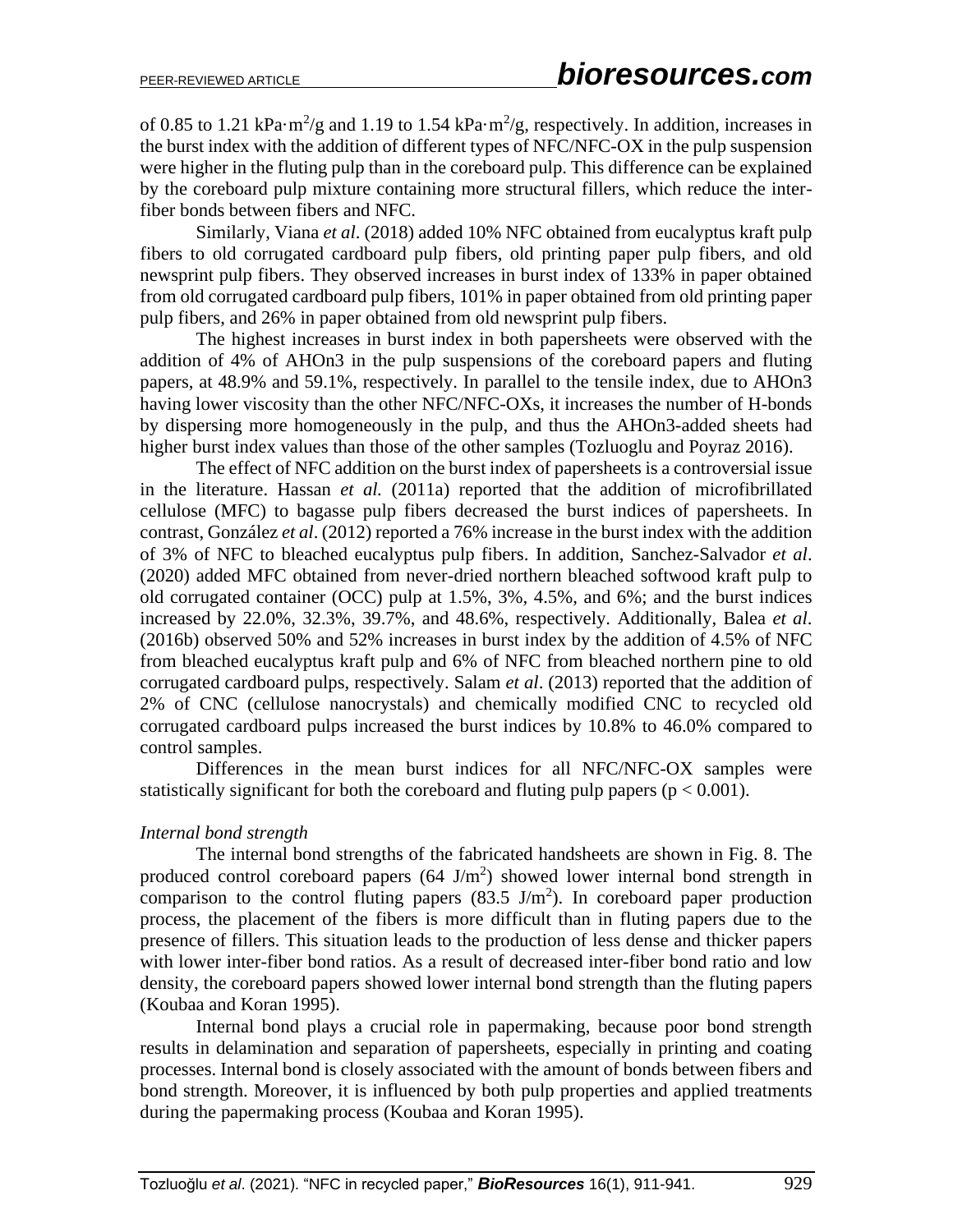The addition of NFC/NFC-OX in different proportions to bulk suspensions of coreboard and fluting papers, due to the higher specific surface areas of NFC/NFC-OX in comparison to the fibers, increases internal bond strength by increasing the number of Hbonds between the fibers (Eriksen *et al*. 2008; Henriksson *et al*. 2008; Hassan *et al*. 2011b; Djafari Petroudy *et al*. 2014).

With the addition of NFC/NFC-OX in the bulk suspensions of the coreboard papers  $(64 \text{ J/m}^2)$  and fluting papers  $(83.5 \text{ J/m}^2)$  at different proportions  $(0.5\% , 1\% , 2\% , 3\% ,$  and 4% o.d.), the internal bond strength values increased to the ranges of 69.3 to 116.3 J/m<sup>2</sup> and 114.5 to 158.8 J/m<sup>2</sup>, respectively. The increases in internal bond strength were higher for the fluting papers than for the coreboard papers.



**Fig. 8.** Pretreated NFC and NFC-OX effects on the internal bond strengths of (a) coreboard and (b) fluting papers. Factors followed by the same letter were not significantly different (Duncan test at  $p < 0.05$ ).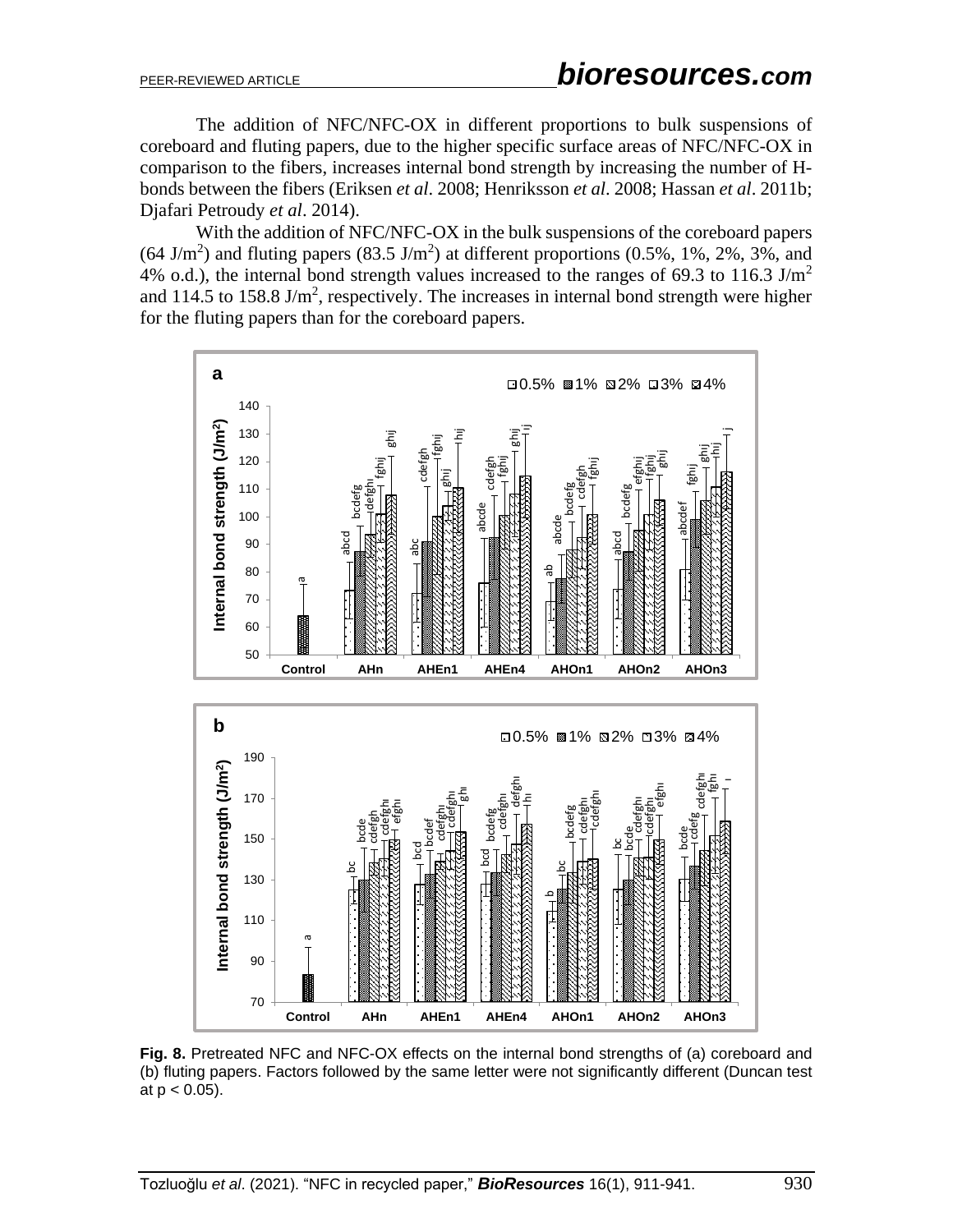The addition of 4% of AHOn3 dramatically increased the internal bond strengths of both the coreboard and fluting papers, by 81.6% and 90.1%, respectively. As previously mentioned, AHOn3 had the lowest viscosity and thus increased the internal bond values the most in both the coreboard and fluting pulps. According to Tozluoglu and Poyraz (2016), viscosity influences the dispersion characteristics of cellulose nanofibrils. Therefore, in the present study, AHOn3 resulted in higher internal bond strength by increasing H-bonds *via* its dispersibility.

Differences in the mean internal bond strengths for all NFC/NFC-OX samples were statistically significant for both the coreboard and fluting pulp papers ( $p < 0.001$ ).

# **Crush Tests**

*Short-span compression test (SCT)*

The SCT results of the fabricated handsheets are shown in Fig. 9.



**Fig. 9.** Pretreated NFC and NFC-OX effects on the SCT values of (a) coreboard and (b) fluting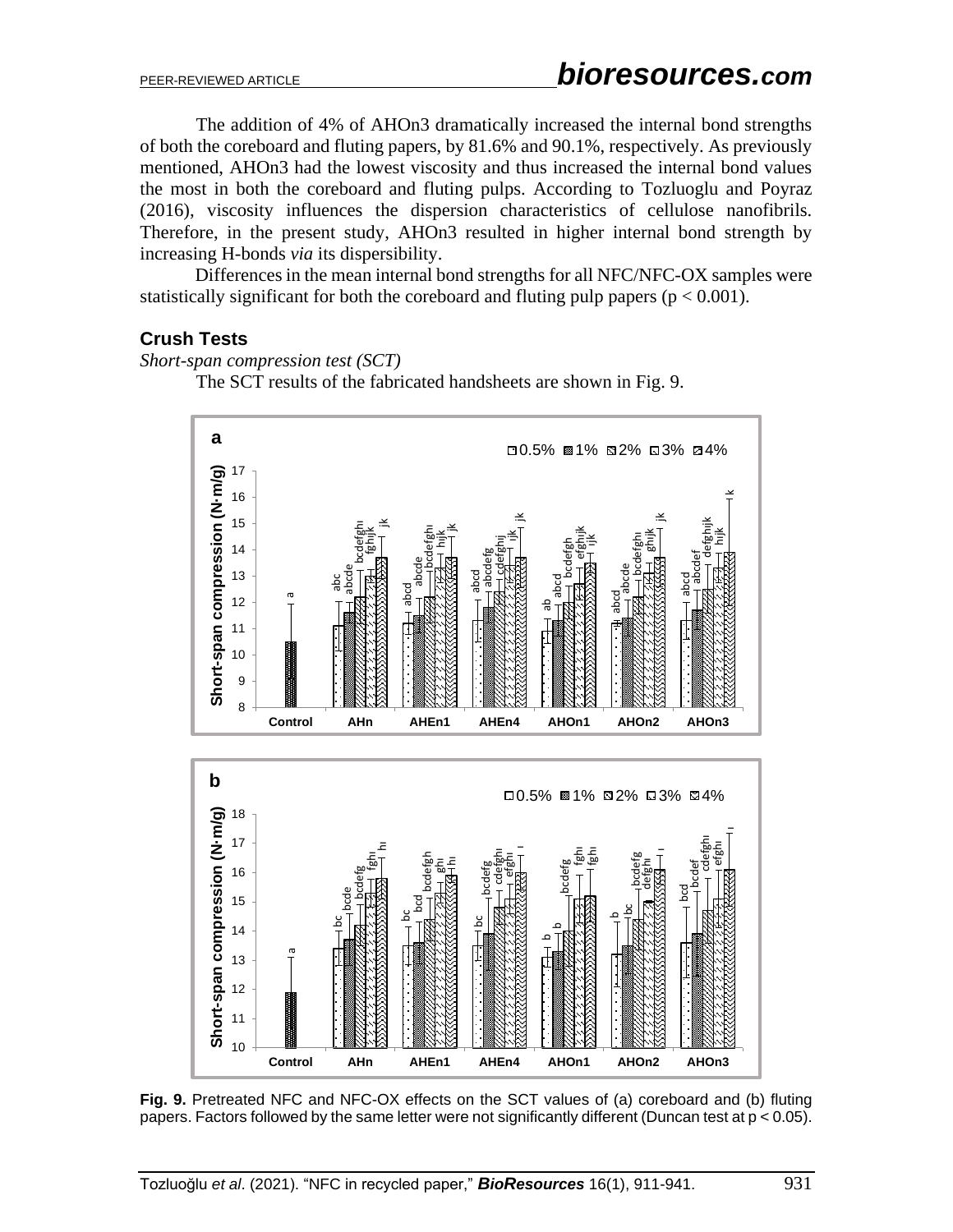The SCT values depend on the density of the paper (Shallhorn *et al*. 2004). During the formation of coreboard paper, the placement of the fibers is more difficult than in fluting papers due to the presence of fillers, which decrease the inter-fiber bonds and result in weaker, less dense, and thicker papers. Therefore, the produced control coreboard papers showed lower (13.3%) SCT values than did the control fluting papers.

The NFC/NFC-OX additions to the bulk suspensions of the control coreboard and control fluting pulp fibers increased the SCT values. This result can be attributed to the NFC-modified papers having higher densities than the control papers. The SCT values of the handsheets fabricated by the addition of NFC/NFC-OX to the bulk suspensions of the control coreboard papers (10.5 N·m/g) and control fluting papers (11.9 N·m/g) at 0.5%, 1%, 2%, 3%, and 4% (o.d.) ranged from 10.9 to 13.9 N·m/g and 13.1 to 16.1 N·m/g, respectively. The highest increase in SCT values occurred with the addition of 4% of AHOn3 (31.9%) to the control coreboard pulp fibers and 4% of AHOn3 (35.4%) to the control fluting pulp fibers.

Sanchez-Salvador *et al*. (2020) stated that the addition of bleached softwood kraft pulp NFC to old corrugated cardboard pulp fibers at 1.5%, 3%, 4.5%, and 6% (o.d.) increased the SCT values of the fabricated handsheets by 12.3%, 16.3%, 19.0%, and 23.4%, respectively. Similarly, increases in SCT values of old corrugated cardboard pulps (up to 40%) were reported by Balea *et al*. (2016b), by the addition of 4.5% of NFC obtained from bleached eucalyptus kraft and bleached never-dried northern pine pulps. Additionally, Balea *et al*. (2019) reported 20% increases in SCT values of mixed old newsprint and old corrugated cardboard pulp fibers by the addition 1%, 2%, and 3% of NFC obtained from the same fiber sources by TEMPO oxidation.

Differences in the mean SCT values for all NFC/NFC-OX samples were statistically significant for both the coreboard and fluting pulp papers ( $p < 0.001$ ).

### *Concora medium test (CMT)*

The CMT results of the fabricated handsheets are shown in Fig. 10. The control coreboard papers (53.8 N) had lower CMT values than the control fluting papers (78 N). Sheikhi *et al.* (2013) reported the CMT value of 120-g/m<sup>2</sup> papers produced from OCC as 64.5 N. The CMT values obtained from the control coreboard and fluting papers are similar to those of previous studies (Ghasemian *et al*. 2012). In contrast to the present study, several studies present higher CMT values (145 N) obtained by using waste paper fibers (Masrol *et al*. 2016).

Most standard paper tests, such as tensile, burst, and tear tests, do not correlate with how the corrugated sheet will perform in cardboard production. The CMT test allows the investigation of corrugated sheets before manufacturing them into the final product. Because corrugated boards are often subjected to high compression and excessive loads, the CMT is the fundamental measure of the performance characteristics of corrugated boards (Biricik and Atik 2012; Ghasemian *et al*. 2012).

The additions of different types of NFC/NFC-OX to the bulk suspensions of the control coreboard and control fluting pulp fibers increased the CMT values. The CMT strength is directly associated with the amount of bonds between fibers, and increases in the amount of H-bonds directly increase papersheets' CMT values (Zanuttini *et al*. 2007; Sheikhi *et al*. 2013). In the present study, CMT strength increased in parallel with increasing inter-fiber bonds *via* the NFC addition.

The CMT values of the handsheets produced by the additions of different types of NFC/NFC-OX in the pulp suspensions of the control coreboard papers (58.3 N) and control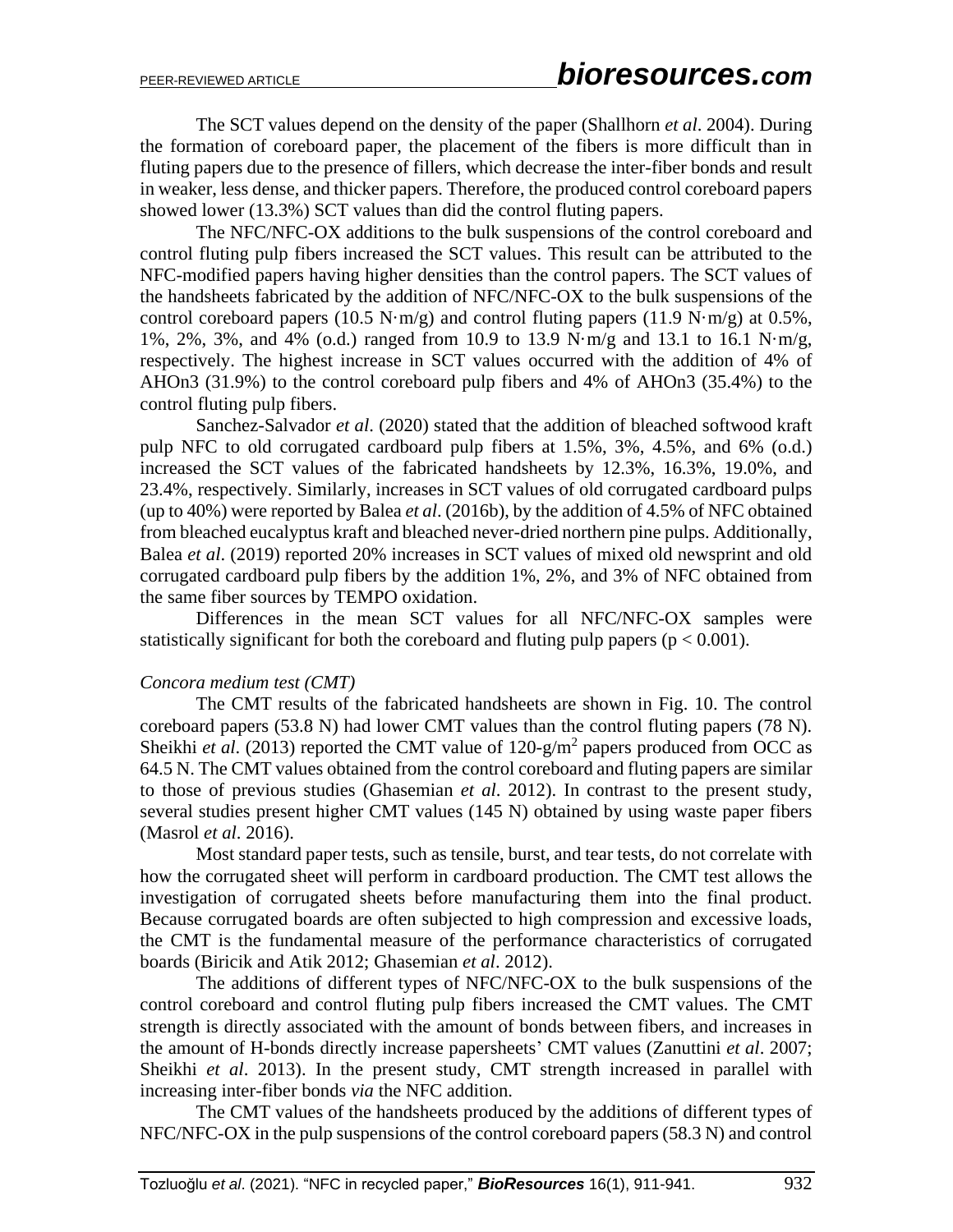fluting papers (78 N) at 0.5%, 1%, 2%, 3%, and 4% (o.d.) ranged from 59.5 to 86.5 N and 82.3 to 117.5 N, respectively. The highest increase in CMT values was detected after the addition of 4% of AHOn3 (48.5%) to the control coreboard pulp fibers and 4% of AHOn3 (50.6%) to the control fluting pulp fibers.

Because the mechanical strength of the paper is very dependent on the amount of filler, which decreases bonding capacity of the fibers, the increases in CMT strength of the coreboard papers were relatively lower than in the fluting papers due to higher filler contents of the used fiber sources.



**Fig. 10.** Pretreated NFC and NFC-OX effects on the CMT values of (a) coreboard and (b) fluting papers. Factors followed by the same letter were not significantly different (Duncan test at p < 0.05).

Differences in the mean CMT values for all NFC/NFC-OX samples were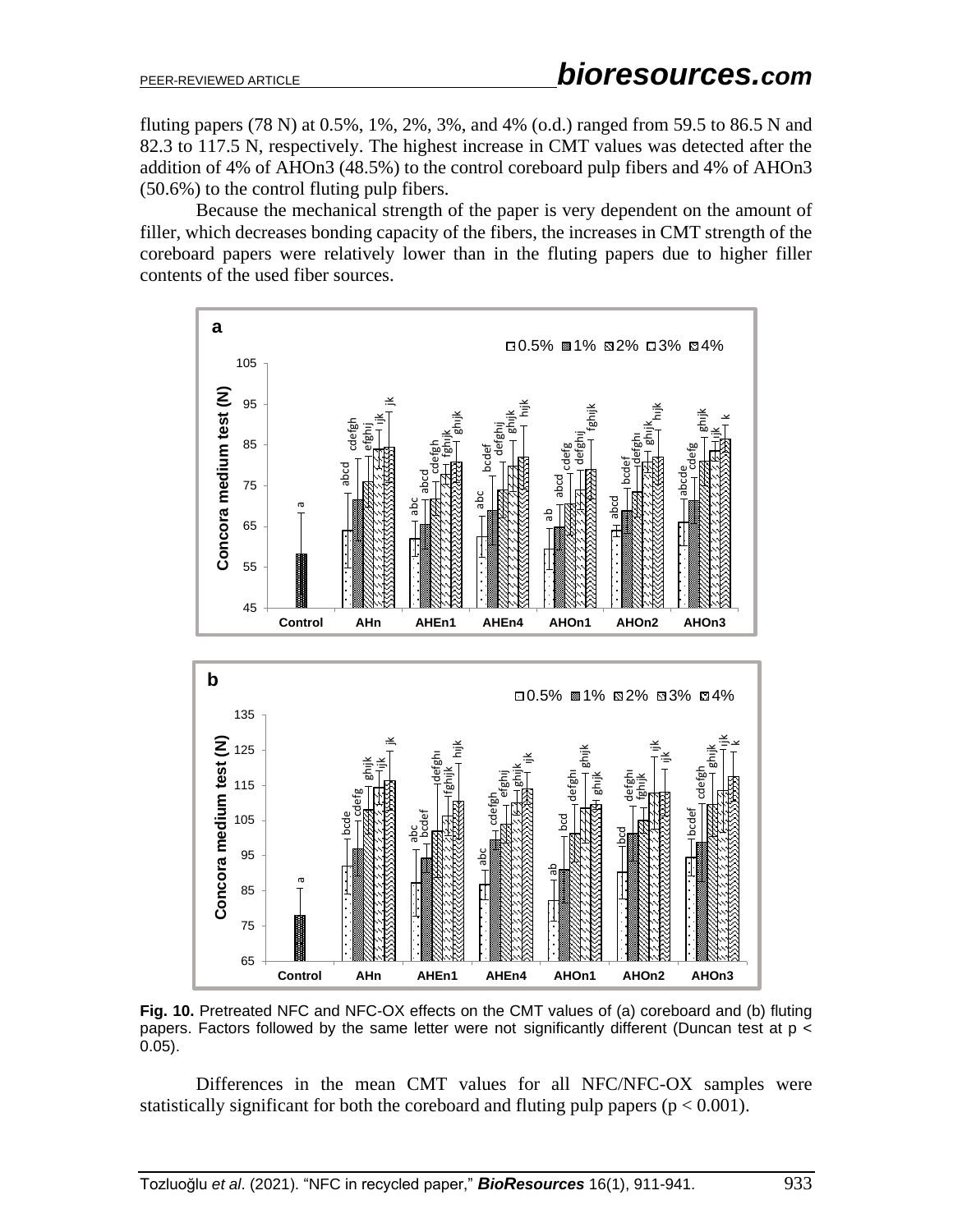## *Ring crush test (RCT)*

The RCT results of the fabricated handsheets are shown in Fig. 11. The produced control coreboard papers  $(4.58 \text{ N} \cdot \text{m/g})$  exhibited lower RCT values than the control fluting papers  $(5.67 \text{ N} \cdot \text{m/g})$ .

The findings of this study were in parallel with previous studies. Tutuş *et al*. (2016) reported RCT values between 4.44 and 8.07 Nm/g in fluting papers of different basis weights (90 to 175  $g/m<sup>2</sup>$ ) with the addition of starch in the bulk suspensions of recycled pulp fibers.



**Fig. 11.** Pretreated NFC and NFC-OX effects on the RCT values of (a) coreboard and (b) fluting papers. Factors followed by the same letter were not considered different (Duncan test at p < 0.05).

The additions of NFC/NFC-OX to the bulk suspensions of the control coreboard and control fluting pulp fibers increased the RCT values. The RCT values of the handsheets produced by the additions of different types of NFC/NFC-OX to the bulk suspensions of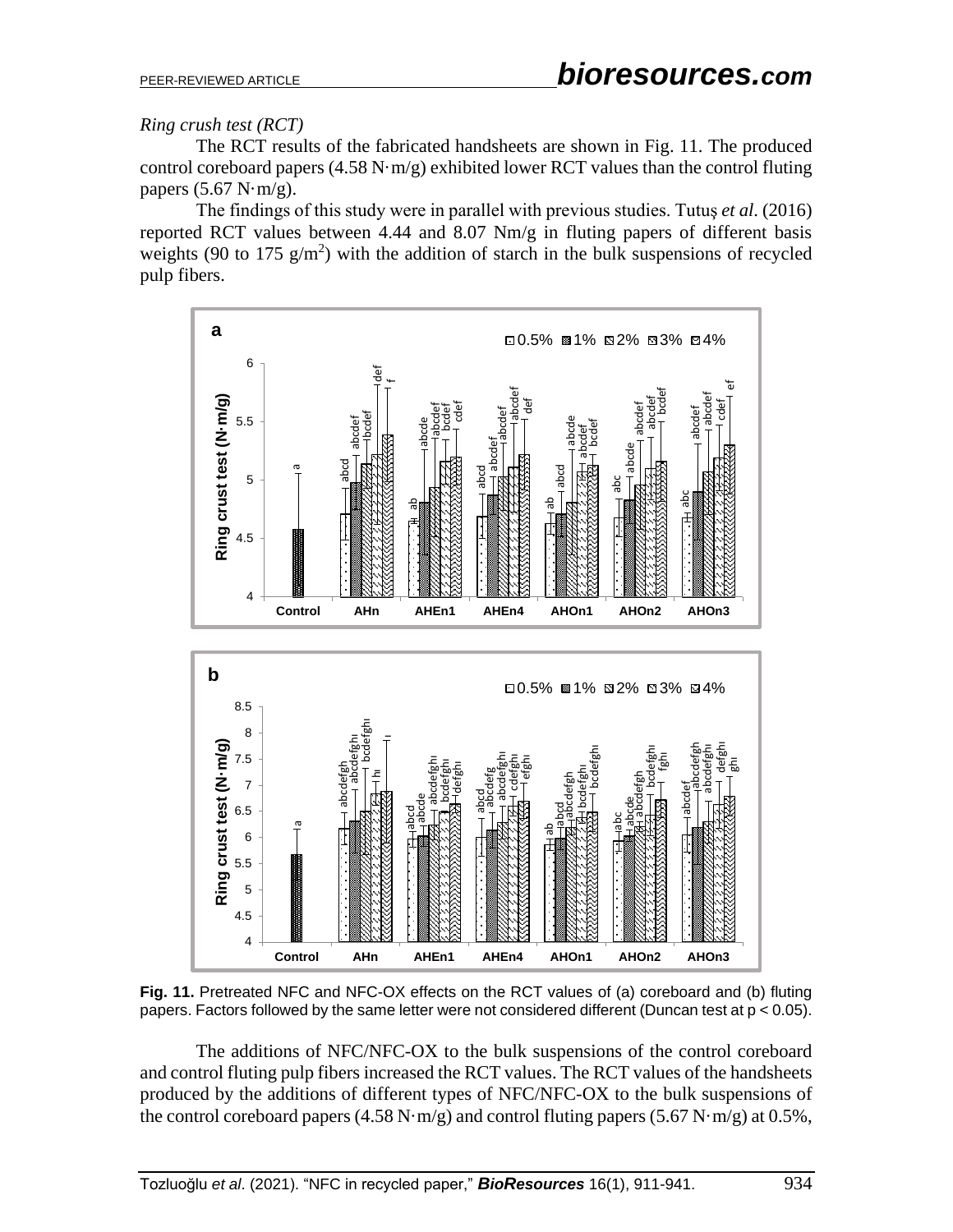1%, 2%, 3%, and 4% (o.d.) ranged from 4.63 to 5.39 N·m/g and 5.86 to 6.88 N·m/g, respectively.

The highest increase in RCT values occurred with the addition of 4% of AHn (17.7%) to the control coreboard pulp fibers and 4% of AHn (21.5%) to the control fluting pulp fibers. Differences in the mean RCT values for all NFC/NFC-OX samples were statistically significant for both the coreboard and fluting pulp papers ( $p < 0.001$ ).

### *Concora crush test (CCT)*

The CCT results of the fabricated handsheets are shown in Fig. 12. The control coreboard papers (6.41 N·m/g) showed lower CCT values than the control fluting papers (6.60 N·m/g). The findings of this study were in parallel with previous studies. Tutus *et al*. (2016) reported CCT values between 10.4 and 16.2 N $\cdot$ m/g in fluting papers of different basis weights (90 to 175  $g/m<sup>2</sup>$ ) with the addition of starch in the bulk suspensions of waste paper fibers.



**Fig. 12.** Pretreated NFC and NFC-OX effects on the CCT values of (a) coreboard and (b) fluting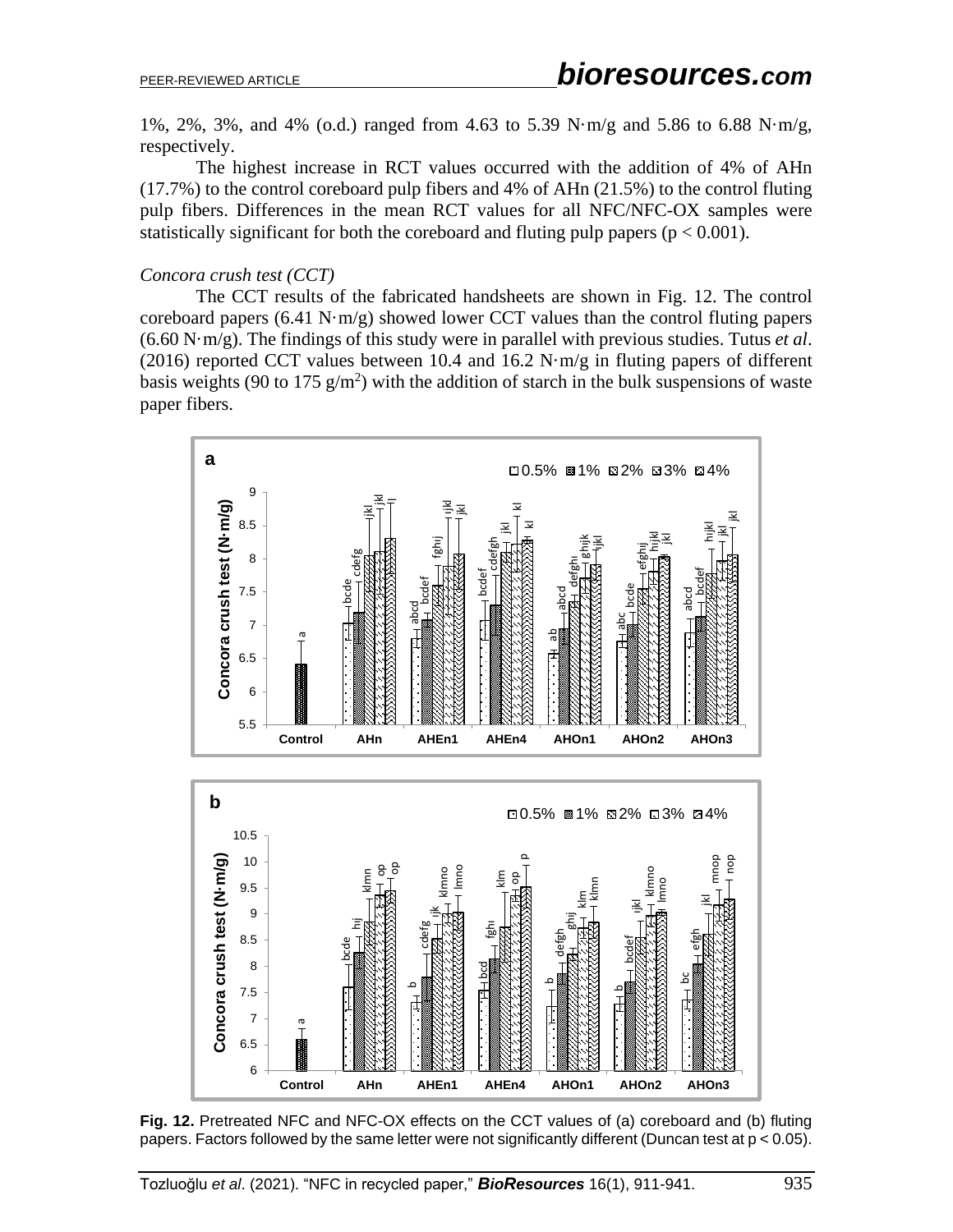The additions of different types of NFC/NFC-OX to the pulp suspensions of the control coreboard and control fluting pulp fibers increased the CCT values.

The CCT values of the handsheets produced by the addition of different types of NFC/NFC-OX in the pulp suspensions of the control coreboard papers  $(6.41 \text{ N} \cdot \text{m/g})$  and control fluting papers  $(6.60 \text{ N} \cdot \text{m/g})$  at 0.5%, 1%, 2%, 3%, and 4%  $(0.d.)$  ranged from 6.57 to 8.31 N·m/g and 7.23 to 9.52 N·m/g, respectively. The highest increase in CCT values occurred with the addition of 4% of AHn (29.6%) to the control coreboard pulp fibers and 4% of AHEn4 (44.1%) to the control fluting pulp fibers.

Differences in the mean CCT values for all NFC/NFC-OX samples were statistically significant for both the coreboard and fluting pulp papers ( $p < 0.001$ ).

# **CONCLUSIONS**

- 1. Cellulose nanofibrils were successfully prepared from wheat straw *via* soda-NaBH<sup>4</sup> cooking and then they were pretreated chemically (2,2,6,6-tetramethylpiperidin-1-oxyl (TEMPO), phthalimide-N-oxyl (PINO), and sodium periodate) and enzymatically (cellulase, hemicellulase) to obtain nanofibrillated cellulose (NFC) and oxidized NFC (NFC-OX), finally being homogenized *via* microfluidization.
- 2. Coreboard and fluting paper fabrication was achieved using recycled pulps (old newsprint, old magazine, and old corrugated cardboard pulps) with the addition of 0.5%, 1%, 2%, 3%, and 4% of NFC/NFC-OX. The influences of NFC/NFC-OX as paper additives were analyzed and compared.
- 3. The addition of NFC/NFC-OX increased the tensile indices of the coreboard and fluting papers by up to 39.2% and 43.3%, respectively, and increased the burst indices of the coreboard and fluting papers by up to 48.9% and 59.1%, respectively.
- 4. With the addition of NFC/NFC-OX to the bulk suspensions of the coreboard and fluting paper pulps, internal bond strength values increased by up to 81.6% and 90.1%, respectively.
- 5. The addition of 4% of AHOn3 (sodium-periodate-oxidized samples) yielded the best mechanical properties in both the coreboard and fluting papers. However, NFC/NFC-OX addition increased the °SR value in both the coreboard and fluting papers up to 17% and 23%, respectively.
- 6. Further investigations should be conducted regarding the addition of high-mass polyelectrolytes in order to decrease retention rate and amount of NFC/NFC-OX to achieve optimum mechanical and physical properties for different types of papers.

# **ACKNOWLEDGMENTS**

The authors would like to thank to KMK Paper Co. for their kind support and provision of recycled pulps. This work was supported by TUBITAK-TEYDEB 1505 (The Scientific and Technological Research Council of Turkey, Technology and Innovation Funding Programs Directorate 1505), Project No. 5180044.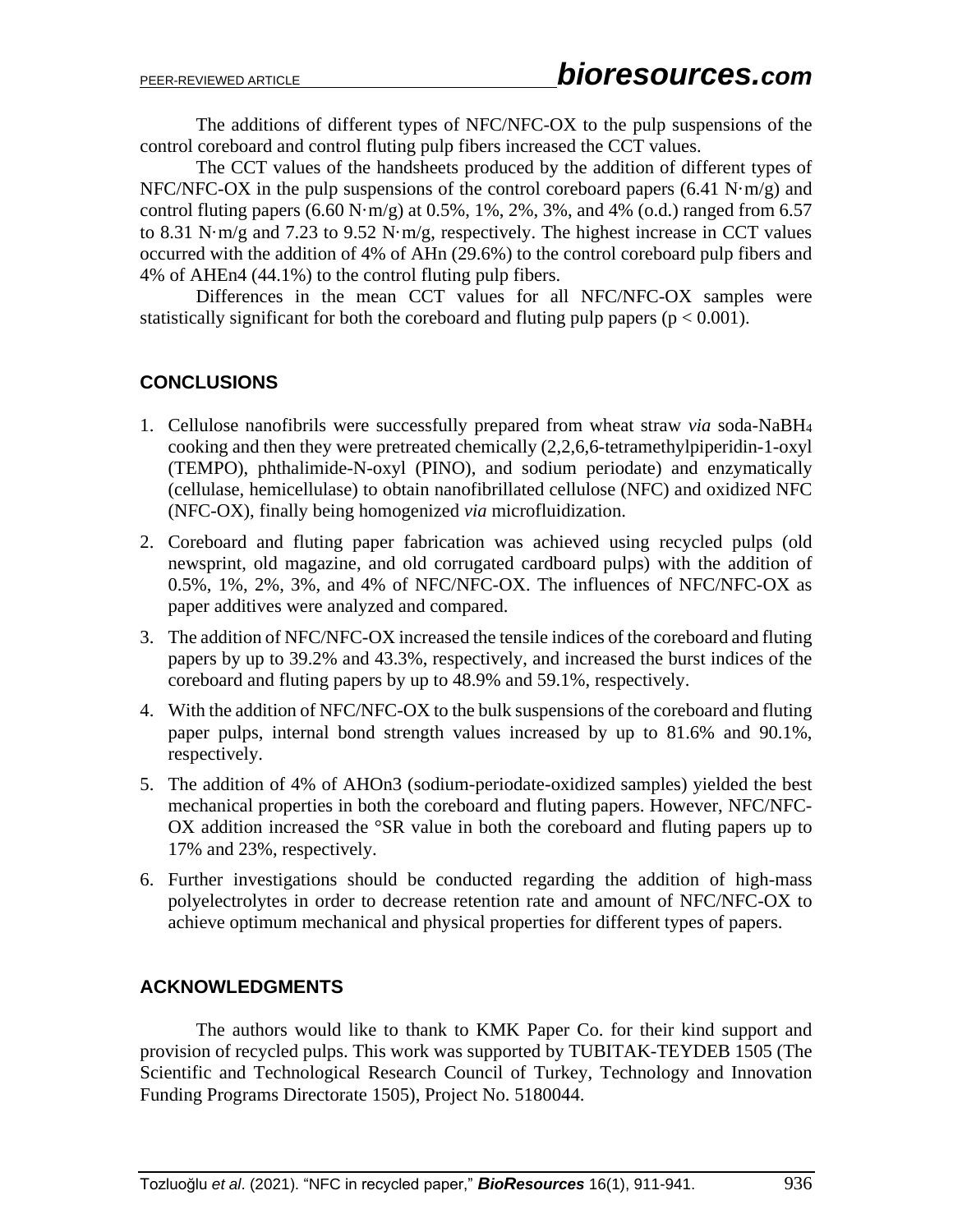# **REFERENCES CITED**

- Adel, A. M., El-Gendy, A. A., Diab, M. A., Abou-Zeid, R. E., El-Zawawy, W. K., and Dufresne, A. (2016). "Microfibrillated cellulose from agricultural residues. Part I: Papermaking application," *Industrial Crops and Products* 93, 161-174. DOI: 10.1016/j.indcrop.2016.04.043
- Alemdar, A., and Sain, M. (2008). "Isolation and characterization of nanofibers from agricultural residues – Wheat straw and soy hulls," *Bioresource Technology* 99(6), 1664-1671. DOI: 10.1016/j.biortech.2007.04.029
- Balea, A., Blanco, Á., Monte, M. C., Merayo, N., and Negro, C. (2016b). "Effect of bleached eucalyptus and pine cellulose nanofibers on the physico-mechanical properties of cartonboard," *BioResources* 11(4), 8123-8138. DOI: 10.15376/biores.11.4.8123-8138
- Balea, A., Merayo, N., Fuente, E., Delgado-Aguilar, M., Mutje, P., Blanco, A., and Negro, C. (2016a). "Valorization of corn stalk by the production of cellulose nanofibers to improve recycled paper properties," *BioResources* 11(2), 3416-3431. DOI: 10.15376/biores.11.2.3416-3431
- Balea, A., Merayo, N., Fuente, E., Negro, C., Delgado-Aguilar, M., Mutje, P., and Blanco, A. (2018). "Cellulose nanofibers from residues to improve linting and mechanical properties of recycled paper," *Cellulose* 25(2), 1339-1351. DOI: 10.1007/s10570-017-1618-x
- Balea, A., Sanchez-Salvador, J. L., Monte, M. C., Merayo, N., Negro, C., and Blanco, A. (2019). "*In situ* production and application of cellulose nanofibers to improve recycled paper production," *Molecules* 24(9). DOI: 10.3390/molecules24091800
- Besbes, I., Vilar, M. R., and Boufi, S. (2011). "Nanofibrillated cellulose from alfa, eucalyptus and pine fibres: Preparation, characteristics and reinforcing potential," *Carbohydrate Polymers* 86(3), 1198-1206. DOI: 10.1016/j.carbpol.2011.05.015
- Biliuta, G., Fras, L., Harabagiu, V., and Coseri, S. (2011). "Mild oxidation of cellulose fibers using dioxygen as ultimate oxidizing agent," *Digest Journal of Nanomaterials and Biostructures* 6(1), 293-299.
- Biricik, Y., and Atik, C. (2012). "Effect of cellulase treatment of long fiber fraction on strength properties of recycled corrugated medium," *African Journal of Biotechnology* 11(58), 12199-12205. DOI: 10.5897/AJB12.506
- Boufi, S., González, I., Delgado-Aguilar, M., Tarrès, Q., Pèlach, M. À., and Mutjé, P. (2016). "Nanofibrillated cellulose as an additive in papermaking process: A review," *Carbohydrate Polymers* 154, 151-166. DOI: 10.1016/j.carbpol.2016.07.117
- Cheng, L., Zhang, D., Gu, Z., Li, Z., Hong, Y., and Li, C. (2018). "Preparation of acetylated nanofibrillated cellulose from corn stalk microcrystalline cellulose and its reinforcing effect on starch films," *International Journal of Biological Macromolecules* 111, 959-966. DOI: 10.1016/j.ijbiomac.2018.01.056
- Delgado-Aguilar, M., González, I., Pèlach, M. A., De La Fuente, E., Negro, C., and Mutjé, P. (2015). "Improvement of deinked old newspaper/old magazine pulp suspensions by means of nanofibrillated cellulose addition," *Cellulose* 22(1), 789- 802. DOI: 10.1007/s10570-014-0473-2
- Diab, M., Curtil, D., El-shinnawy, N., Hassan, M. L., Zeid, I. F., and Mauret, E. (2015). "Biobased polymers and cationic microfibrillated cellulose as retention and drainage aids in papermaking: Comparison between softwood and bagasse pulps," *Industrial Crops and Products* 72, 34-45. DOI: 10.1016/j.indcrop.2015.01.072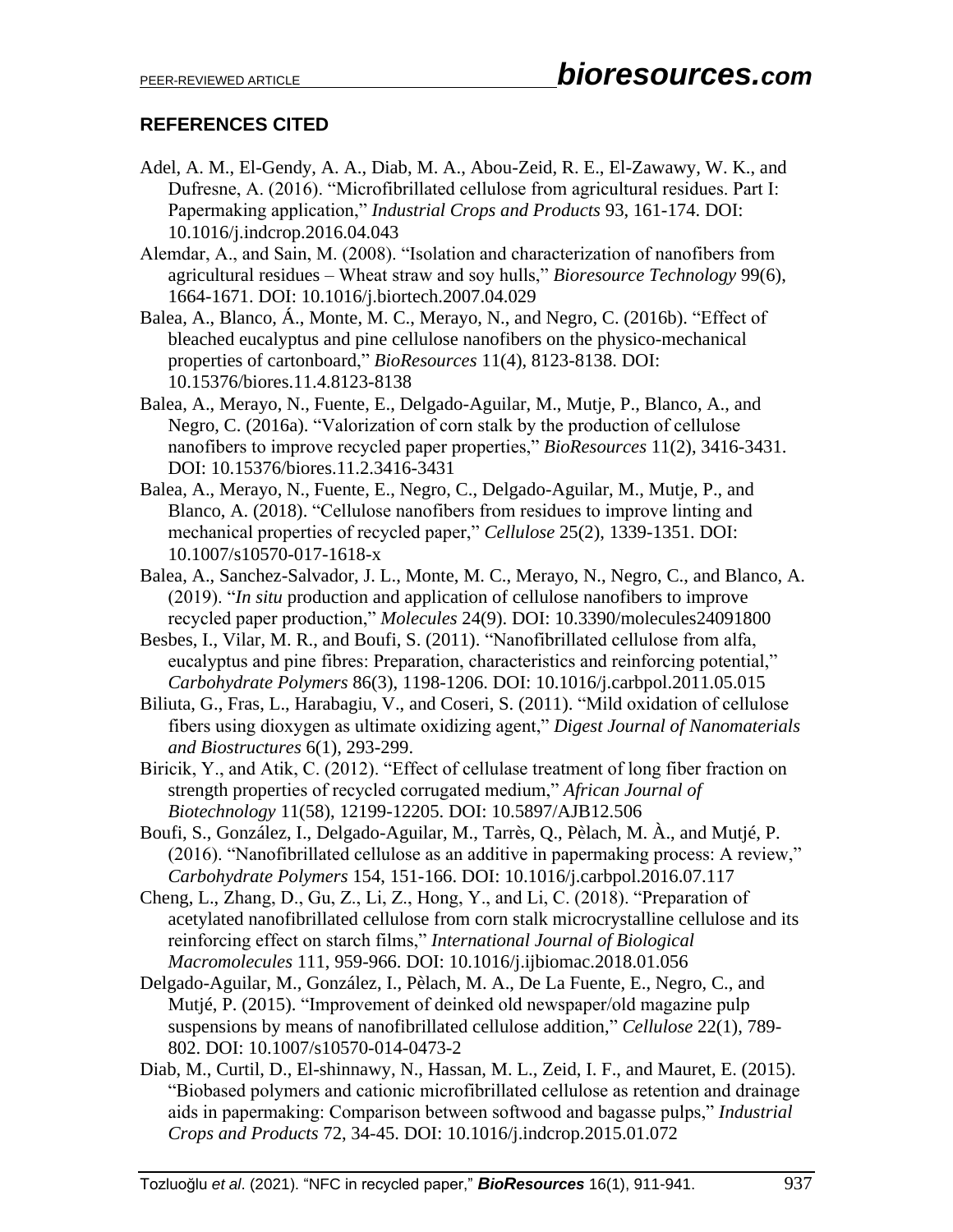- Djafari Petroudy, S. R., Syverud, K., Chinga-Carrasco, G., Ghasemain, A., and Resalati, H. (2014). "Effects of bagasse microfibrillated cellulose and cationic polyacrylamide on key properties of bagasse paper," *Carbohydrate Polymers* 99, 311-318. DOI: 10.1016/j.carbpol.2013.07.073
- Dufresne, A. (2019). "Nanocellulose processing properties and potential applications," *Current Forestry Reports* 5, 76-89. DOI: 10.1007/s40725-019-00088-1
- Eriksen, Ø., Syverud, K., and Gregersen, Ø. (2008). "The use of microfibrillated cellulose produced from kraft pulp as strength enhancer in TMP paper," *Nordic Pulp & Paper Research Journal* 23(3), 299-304. DOI: 10.3183/npprj-2008-23-03-p299- 304
- Espinosa, E., Tarrés, Q., Delgado-Aguilar, M., González, I., Mutjé, P., and Rodríguez, A. (2016). "Suitability of wheat straw semichemical pulp for the fabrication of lignocellulosic nanofibres and their application to papermaking slurries," *Cellulose* 23(1), 837-852. DOI: 10.1007/s10570-015-0807-8
- Ghasemian, A., Ghaffari, M., and Ashori, A. (2012). "Strength-enhancing effect of cationic starch on mixed recycled and virgin pulps," *Carbohydrate Polymers* 87(2), 1269-1274. DOI: 10.1016/j.carbpol.2011.09.010
- González, I., Boufi, S., Pèlach, M. A., Alcalà, M., Vilaseca, F., and Mutjé, P. (2012). "Nanofibrillated cellulose as paper additive in eucalyptus pulps," *BioResources* 7(4), 5167-5180. DOI: 10.15376/biores.7.4.5167-5180
- Guan, M., An, X., and Liu, H. (2019). "Cellulose nanofiber (CNF) as a versatile filler for the preparation of bamboo pulp based tissue paper handsheets," *Cellulose* 26(4), 2613-2624. DOI: 10.1007/s10570-018-2212-6
- Hassan, E. A., Hassan, M. L., and Oksman, K. (2011a). "Improving bagasse pulp paper sheet properties with microfibrillated cellulose isolated from xylanase-treated bagasse," *Wood and Fiber Science* 43(1), 76-82.
- Hassan, M. L., Hassan, E. A., and Oksman, K. N. (2011b). "Effect of pretreatment of bagasse fibers on the properties of chitosan/microfibrillated cellulose nanocomposites," *Journal of Materials Science* 46(6), 1732-1740. DOI: 10.1007/s10853-010-4992-4
- Henriksson, M., Berglund, L. A., Isaksson, P., Lindström, T., and Nishino, T. (2008). "Cellulose nanopaper structures of high toughness," *Biomacromolecules* 9(6), 1579- 1585. DOI: 10.1021/bm800038n
- Hii, C., Gregersen, Ø. W., Chinga-Carrasco, G., and Eriksen, Ø. (2012). "The effect of MFC on the pressability and paper properties of TMP and GCC based sheets," *Nordic Pulp & Paper Research Journal* 27(2), 388-396. DOI: 10.3183/NPPRJ-2012-27-02 p388-396
- Hubbe, M. A. (2014). "Prospects for maintaining strength of paper and paperboard products while using less forest resources: A review," *BioResources* 9(1), 1634-1763. DOI: 10.15376/biores.9.1.1634-1763
- Hubbe, M. A., and Gill, R. A. (2016). "Fillers for papermaking: A review of their properties, usage practices, and their mechanistic role," *BioResources* 11(1), 2886- 2963. DOI: DOI: 10.15376/biores.11.1.2886-2963
- Hubbe, M. A., Venditti, R. A., and Rojas, O. J. (2007). "What happens to cellulosic fibers during papermaking and recycling? A review," *BioResources* 2(4), 739-788. DOI: 10.15376/biores.2.4.739-788
- Hýsek, Š., Fidan, H., Pánek, M., Böhm, M., and Trgala, K. (2018). "Water permeability of exterior wood coatings: Waterborne acrylate dispersions for windows," *Journal of*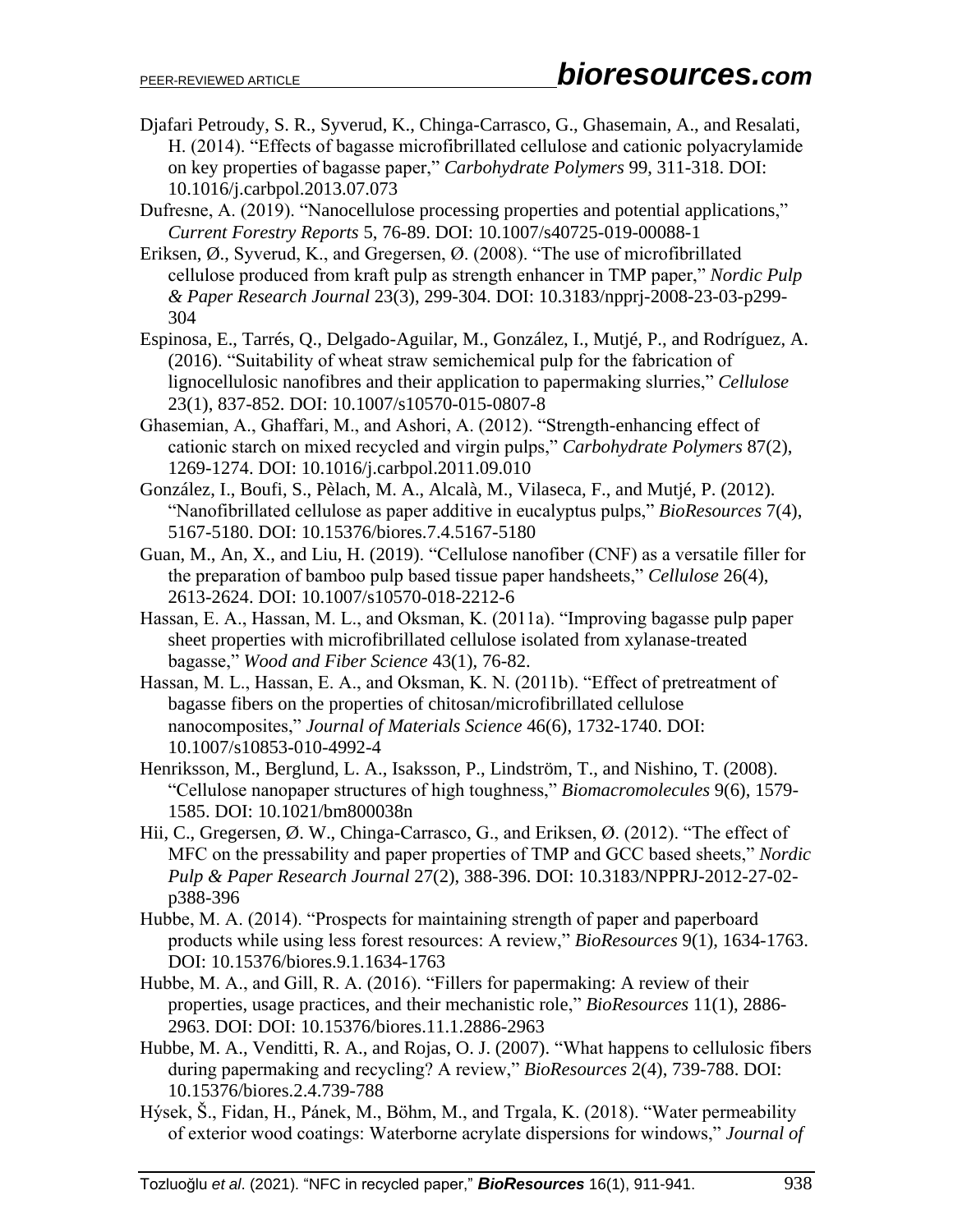*Green Building* 13(3), 1-16. DOI: 10.3992/1943-4618.13.3.1

- ISO 534 (1988). "Paper and board Determination of thickness and apparent bulk density or apparent sheet density," International Organization for Standardization, Geneva, Switzerland.
- ISO 5267-1 (1999). "Pulps Determination of drainability Part 1: Schopper-Reigler method," Internatinal Organization for Standardization, Geneva, Switzerland.
- ISO 5269-2 (2004). "Pulps Preparation of laboratory sheets for physical testing Part 2: Rapid-Köthen method," Internatinal Organization for Standardization, Geneva, Switzerland.
- ISO 5636-3 (2013). "Paper and board Determination of air permeance (medium range) — Part 3: Bendtsen method," Internatinal Organization for Standardization, Geneva, Switzerland.
- ISO 7263-1 (2018). "Corrugating medium Determination of the flat crush resistance after laboratory fluting — Part 1: A-flute," Internatinal Organization for Standardization, Geneva, Switzerland.
- Klemm, D., Cranston, E. D., Fischer, D., Gama, M., Kedzior, S. A., Kralisch, D., Kramer, F., Kondo, T., Lindström, T., Nietzsche, S., *et al*. (2018). "Nanocellulose as a natural source for groundbreaking applications in materials science: Today's state," *Materials Today* 21(7), 720-748. DOI: 10.1016/j.mattod.2018.02.001
- Koubaa, A., and Koran, Z. (1995). "Measure of the internal bond strength of paper/board," *Tappi Journal* 78(3), 103-111.
- Leite, A. L. M. P., Zanon, C. D., and Menegalli, F. C. (2017). "Isolation and characterization of cellulose nanofibers from cassava root bagasse and peelings," *Carbohydrate Polymers* 157, 962-970. DOI: 10.1016/j.carbpol.2016.10.048
- Masrol, S. R., Ibrahim, M. H. I., Adnan, S., Tajudin, M. S. A. A., Raub, R. A., Razak, S. N. A. A., and Md Zain, S. N. F. (2016). "Characteristics of linerboard and corrugated medium paper made from durian rinds chemi-mechanical pulp," *MATEC Web of Conferences* 51. DOI: 10.1051/matecconf/20165102007
- Mondal, S. (2017). "Preparation, properties and applications of nanocellulosic materials," *Carbohydrate Polymers* 163, 301-316. DOI: 10.1016/j.carbpol.2016.12.050
- Olszewska, A., Eronen, P., Johansson, L.-S., Malho, J.-M., Ankerfors, M., Lindström, T., Ruokolainen, J., Laine, J., and Österberg, M. (2011). "The behaviour of cationic nanofibrillar cellulose in aqueous media," *Cellulose* 18(5), 1213-1226. DOI: 10.1007/s10570-011-9577-0
- Osong, S. H., Norgren, S., and Engstrand, P. (2016). "Processing of wood-based microfibrillated cellulose and nanofibrillated cellulose, and applications relating to papermaking: A review," *Cellulose* 23(1), 93-123. DOI: 10.1007/s10570-015-0798-5
- Poyraz, B., Tozluoğlu, A., Candan, Z., Demir, A., Yavuz, M., Büyuksarı, Ü., Ünal, H. İ., Fidan, H., and Saka, R. C. (2018). "TEMPO-treated CNF composites: Pulp and matrix effect," *Fibers and Polymers* 19(1), 195-204.DOI:10.1007/s12221-018-7673-y
- Prathapan, R., Thapa, R., Garnier, G., and Tabor, R. F. (2016). "Modulating the zeta potential of cellulose nanocrystals using salts and surfactants," *Colloids and Surfaces A: Physicochemical and Engineering Aspects* 509, 11-18. DOI: 10.1016/j.colsurfa.2016.08.075

Salam, A., Lucia, L. A., and Jameel, H. (2013). "A novel cellulose nanocrystals-based approach to improve the mechanical properties of recycled paper," *ACS Sustainable Chemistry & Engineering* 1(12), 1584-1592. DOI: 10.1021/sc400226m

Samyn, P., Barhoum, A., Öhlund, T., and Dufresne, A. (2018). "Review: Nanoparticles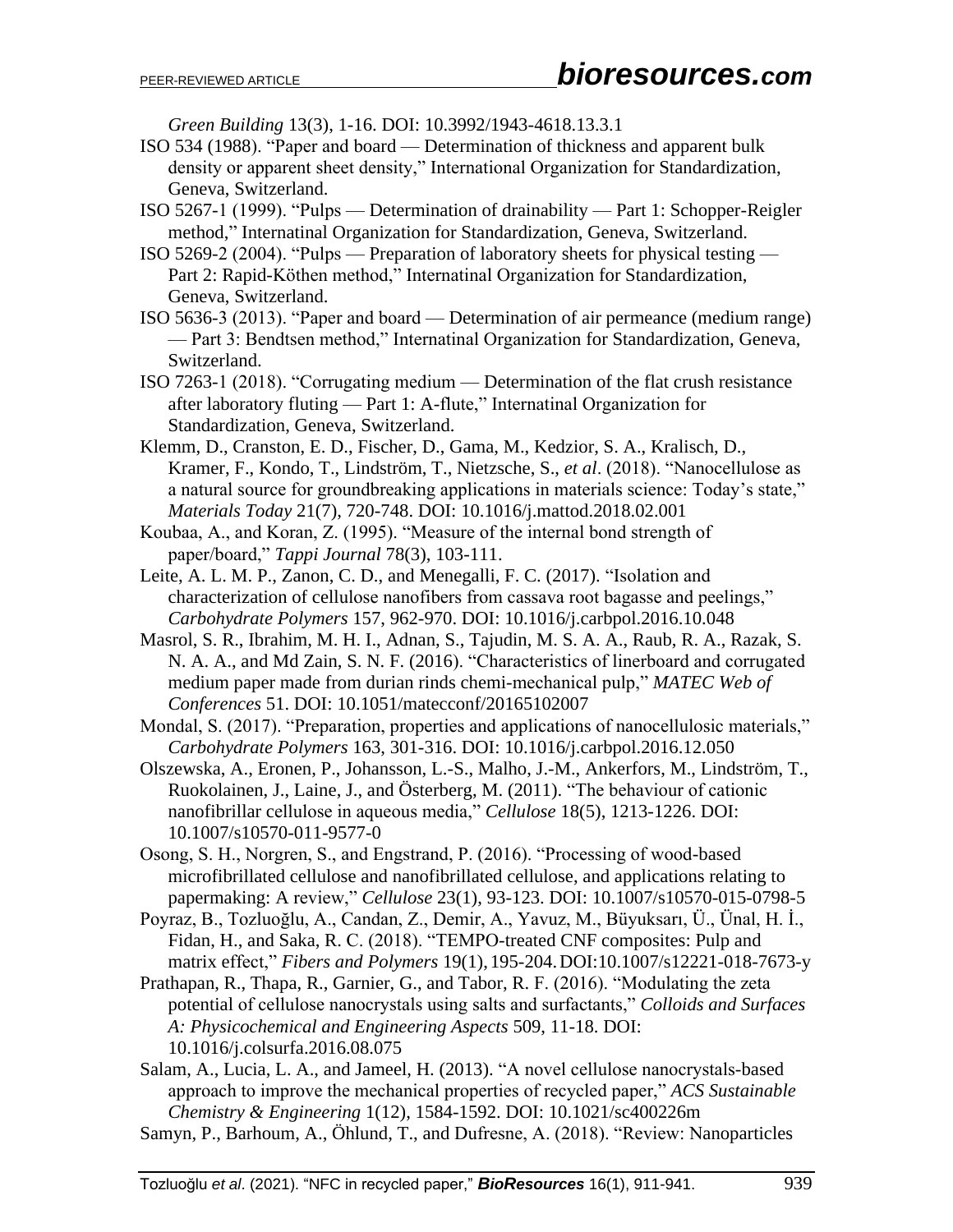and nanostructured materials in papermaking," *Journal of Materials Science* 53(1), 146-184. DOI: 10.1007/s10853-017-1525-4

- Sanchez-Salvador, J. L., Balea, A., Monte, M. C., Negro, C., Miller, M., Olson, J., and Blanco, A. (2020). "Comparison of mechanical and chemical nanocellulose as additives to reinforce recycled cardboard," *Scientific Reports* 10(1). DOI: 10.1038/s41598-020-60507-3
- Shallhorn, P., Ju, S., and Gurnagul, N. (2004). "A model for short-span compressive strength of paperboard," *Nordic Pulp & Paper Research Journal*, 19(2) 130-134. DOI: 10.3183/npprj-2004-19-02-p130-134
- Sheikhi, P., Asadpour, G., Zabihzadeh, S. M., and Amoee, N. (2013). "An optimum mixture of virgin bagasse pulp and recycled pulp (OCC) for manufacturing fluting paper," *BioResources* 8(4), 5871-5883. DOI: 10.15376/biores.8.4.5871-5883
- Stana-Kleinschek, K., and Ribitsch, V. (1998). "Electrokinetic properties of processed cellulose fibers," *Colloids and Surfaces A: Physicochemical and Engineering Aspects* 140(1-3), 127-138. DOI: 10.1016/S0927-7757(97)00301-4
- Su, J., Zhang, L., Batchelor, W., and Garnier, G. (2014). "Paper engineered with cellulosic additives: Effect of length scale," *Cellulose* 21(4), 2901-2911. DOI: 10.1007/s10570-014-0298-z
- Syverud, K., and Stenius, P. (2009). "Strength and barrier properties of MFC films," *Cellulose* 16(1), 75-85. DOI: 10.1007/s10570-008-9244-2
- Taipale, T., Österberg, M., Nykänen, A., Ruokolainen, J., and Laine, J. (2010). "Effect of microfibrillated cellulose and fines on the drainage of kraft pulp suspension and paper strength," *Cellulose* 17(5), 1005-1020. DOI: 10.1007/s10570-010-9431-9
- TAPPI T200 sp-01 (2001). "Laboratory beating of pulp (Valley beater method)," TAPPI Press, Atlanta, GA, USA.
- TAPPI T220 sp-01 (2001). "Physical testing of pulp handsheets," TAPPI Press, Atlanta, GA, USA.
- TAPPI T275 sp-18 (2018). "Screening of pulp (Somerville-type equipment)," TAPPI Press, Atlanta, GA, USA.
- TAPPI T402 sp-13 (2013). "Standard conditioning and testing atmosphere for paper, board, pulp handsheets and related products," TAPPI Press, Atlanta, GA, USA.
- TAPPI T403 om-15 (2015). "Bursting strength of paper," TAPPI Press, Atlanta, GA, USA.
- TAPPI T494 om-01 (2006). "Tensile properties of paper and paperboard (using constant rate of elongation apparatus)," TAPPI Press, Atlanta, GA, USA.
- TAPPI T569 pm-00 (2000). "Internal bond strength (Scott type)," TAPPI Press, Atlanta, GA, USA.
- TAPPI T822 om-16 (2016). "Ring crush of paperboard (rigid support method)," TAPPI Press, Atlanta, GA, USA.
- TAPPI T824 cm-14 (2014). "Fluted edge crush of corrugating medium (flexible beam method)," TAPPI Press, Atlanta, GA, USA.
- TAPPI T826 om-08 (2013). "Short span compressive strength of containerboard," TAPPI Press, Atlanta, GA, USA.
- Tozluoglu, A., and Poyraz, B. (2016). "Effects of cellulose micro/nanofibers as paper additives in kraft and kraft-NaBH<sup>4</sup> pulps," *Nordic Pulp and Paper Research Journal* 31(4), 561-572. DOI: 10.3183/npprj-2016-31-04-p561-572
- Tutus, A., Gultekin, S., and Cicekler, M. (2016). "Effects of using starch at size press on physical and optical properties of some packing papers," in: *1 st International*